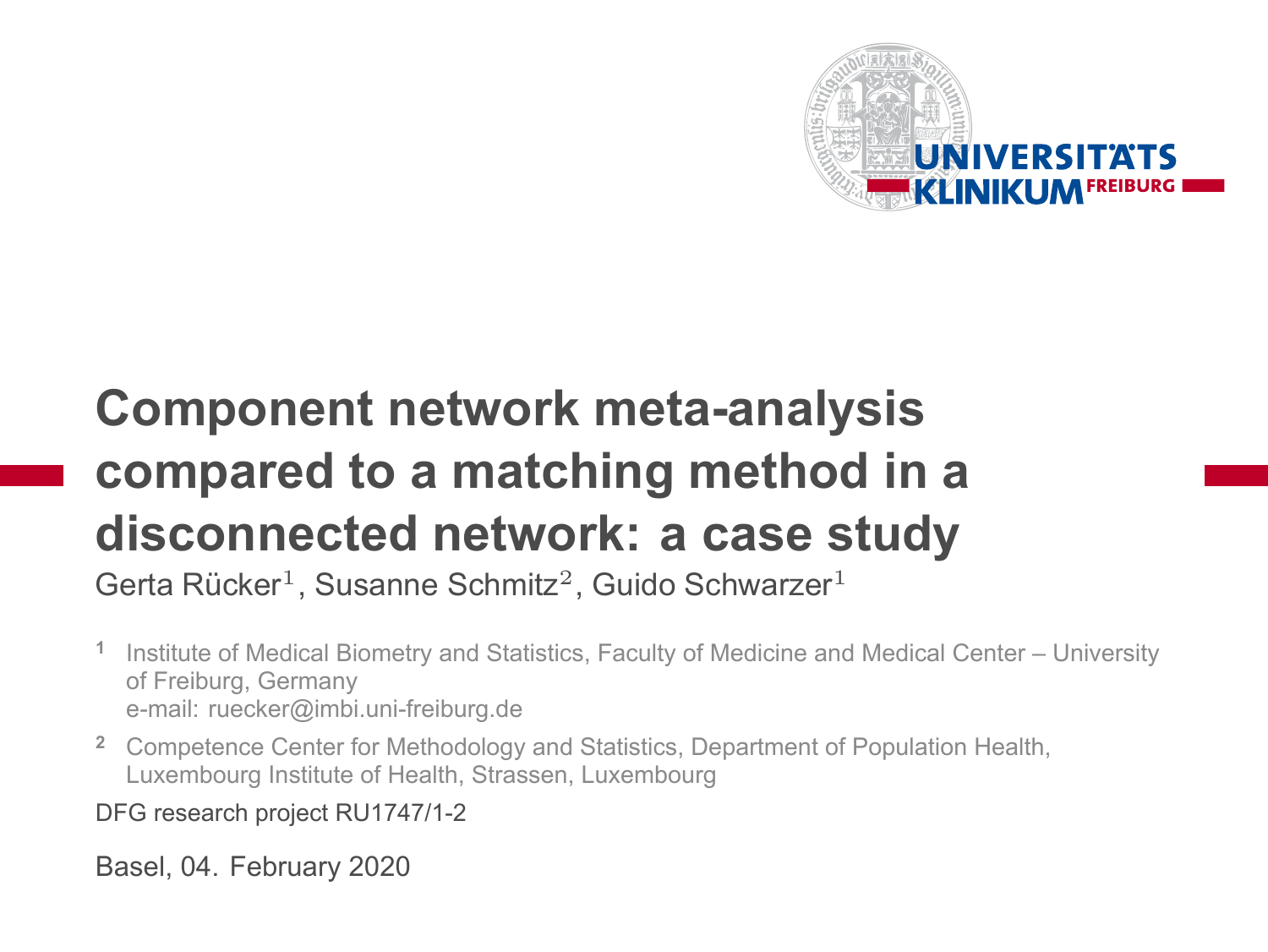**Outline** 

- **Background: A disconnected network**
- **Separate network meta-analyses**
- **Matching method**
- **Component network meta-analysis**
- **Results**
- **Discussion**
- **Summary**

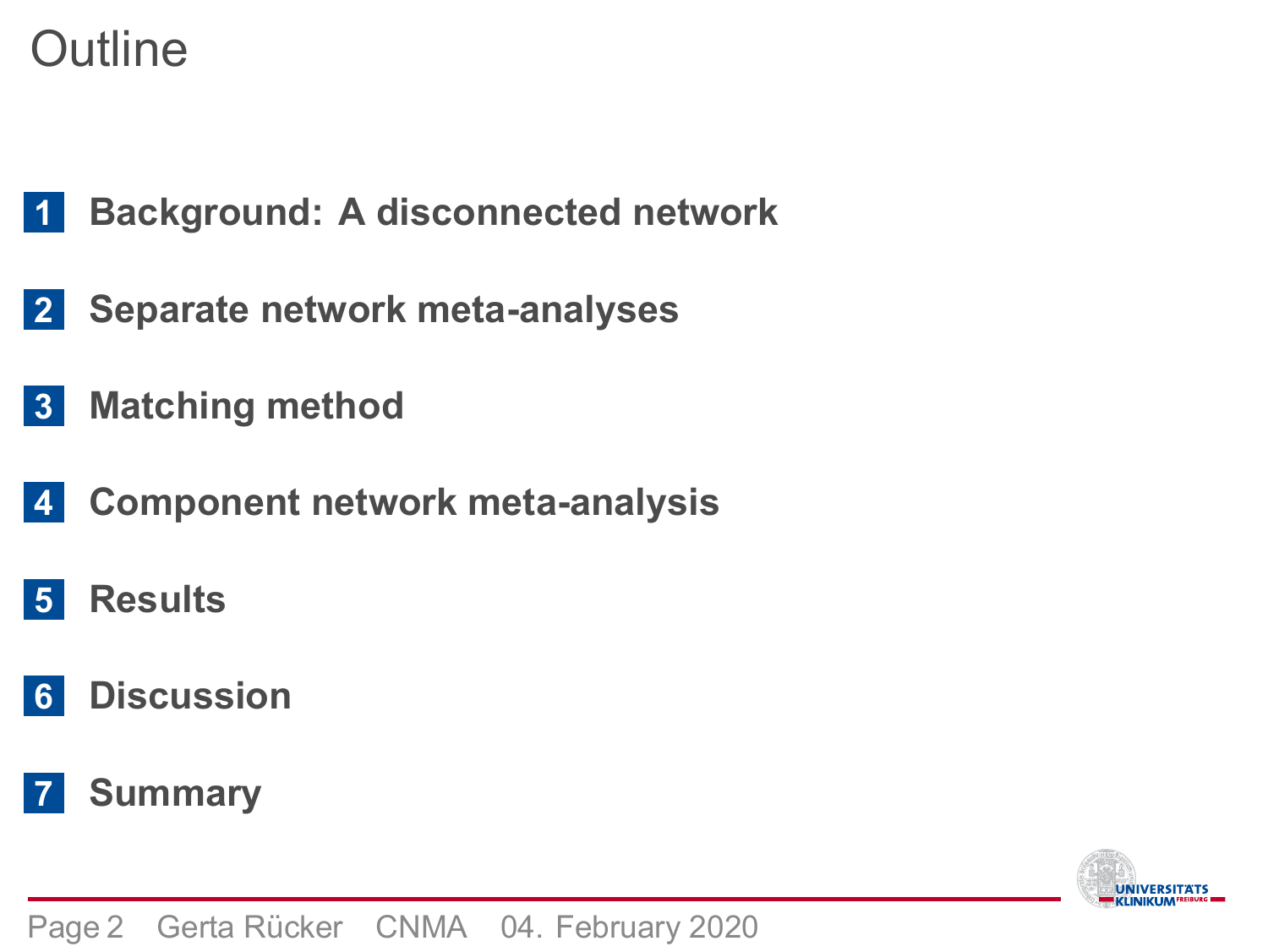## A disconnected network

- Network meta-analysis (NMA) of 25 trials investigating treatments and treatment combinations for multiple myeloma [Schmitz et al., 2018]
- Outcome: Progression-free survival, relative effects measured as hazard ratios (HR)
- Encountered two separate networks, the "white network" (left, 15 treatments) and the "black network" (right, 10 treatments)



Page 3 Gerta Rücker CNMA 04. February 2020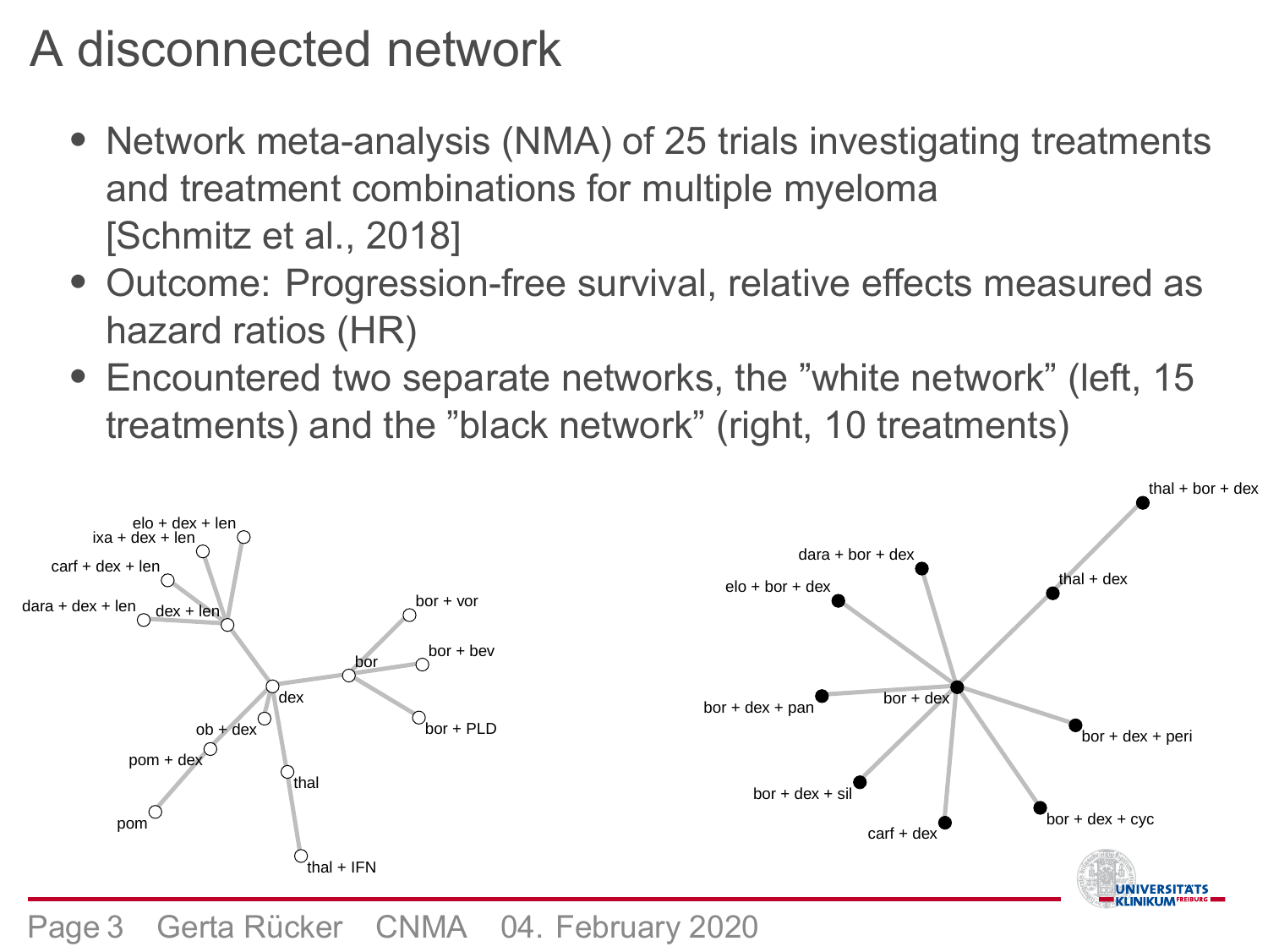## A disconnected network

The "white network" and the "black network" have no treatments in common

How to deal with that in a network meta-analysis?

- Separate NMA analyses
- Matching method [Schmitz et al., 2018]
- Component network meta-analysis [Welton et al., 2009, Rücker et al., 2019b]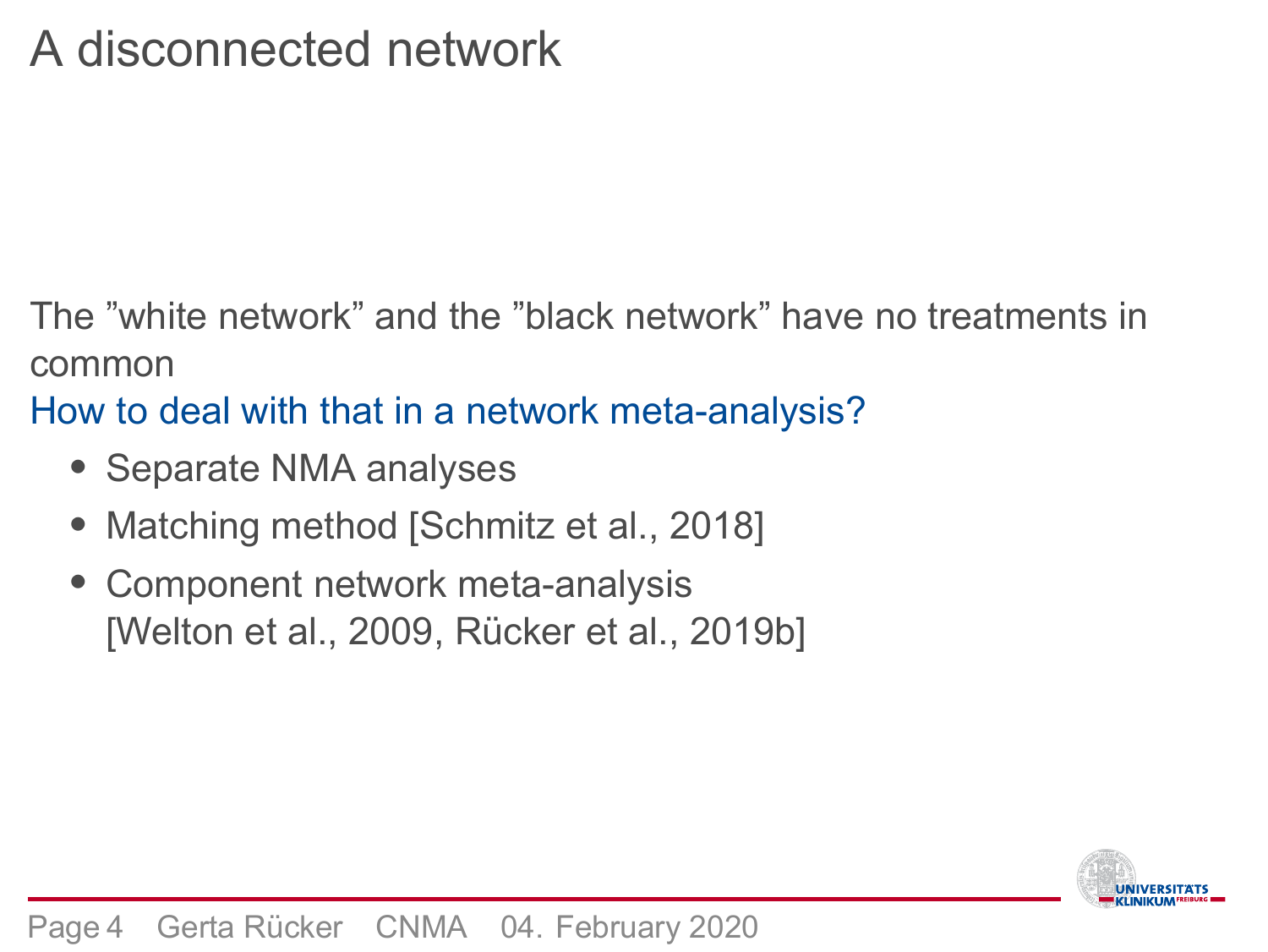## Separate network meta-analyses

#### "White network"

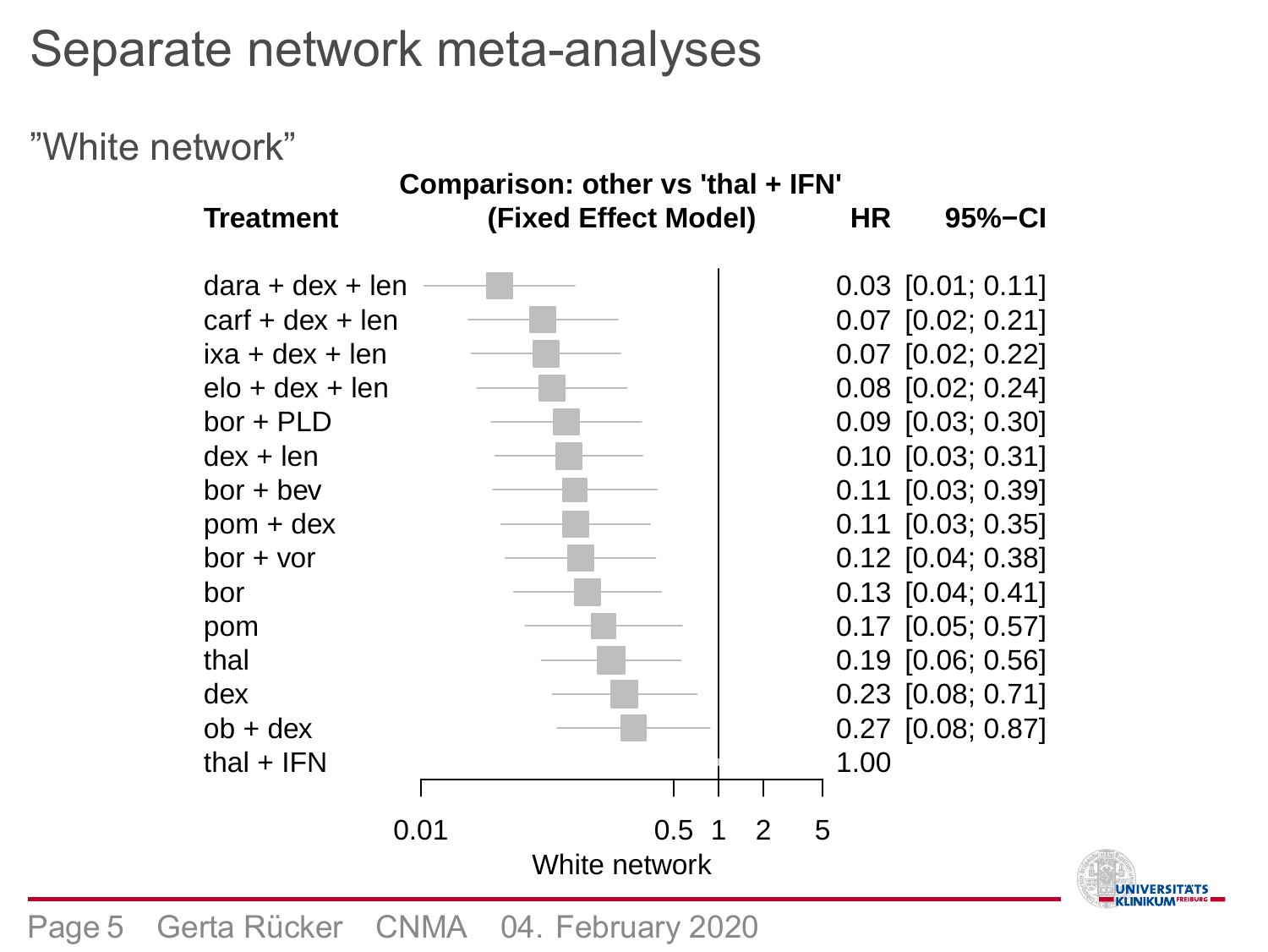## Separate network meta-analyses

"Black network"



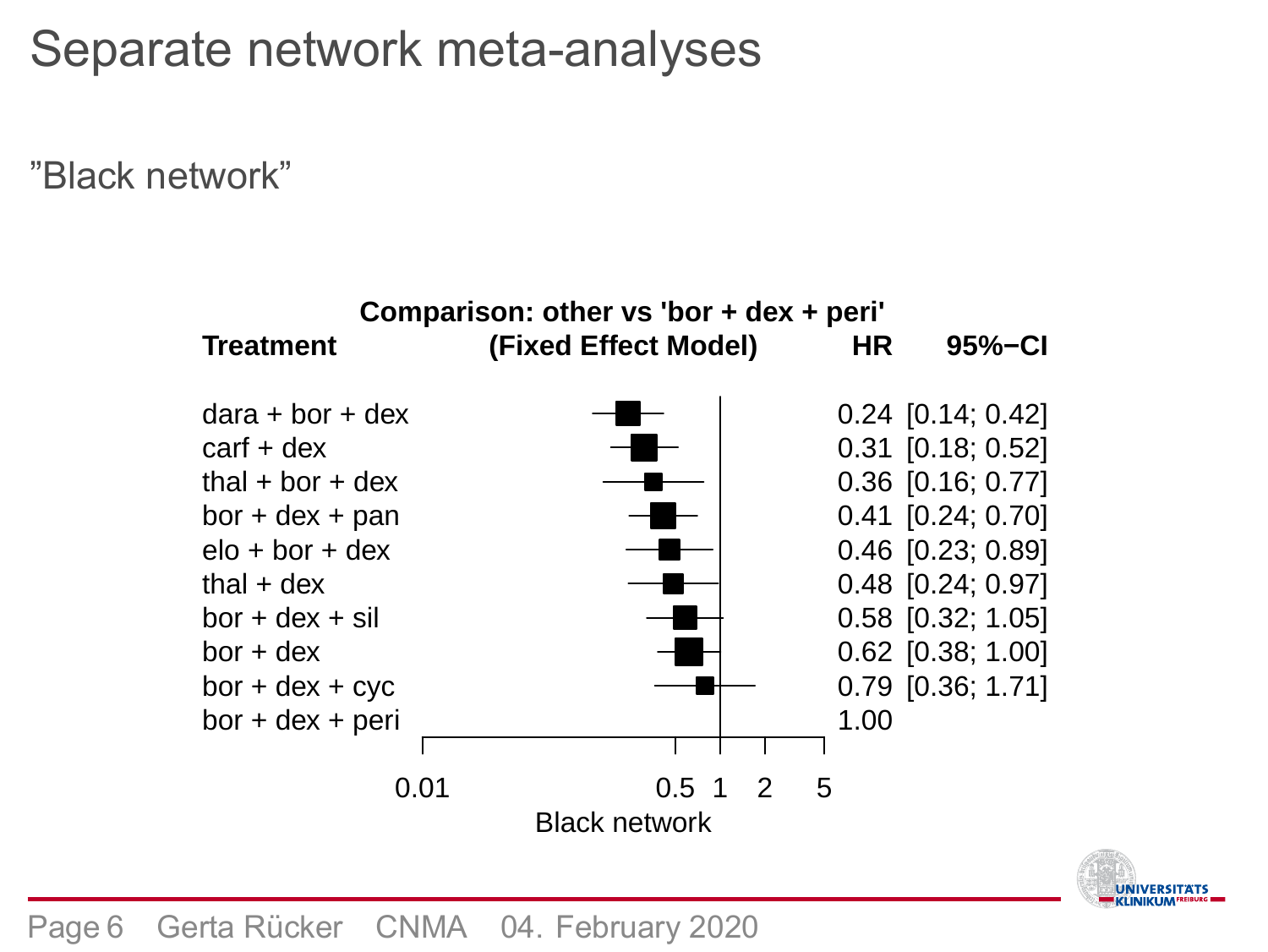### Matching method [Schmitz et al., 2018]

- Sought evidence from observational studies to connect the disconnected network
- In the absence of comparative observational studies, single-arm studies were considered
- Distance metric based on covariate profiles allowed measuring similarity between studies (treatment history, age, baseline stage, gender)
- Five matches between the networks could be identified
- Models fitted in WinBUGS using the R package R2WinBUGS [R Core Team, 2019, Sturtz et al., 2005]

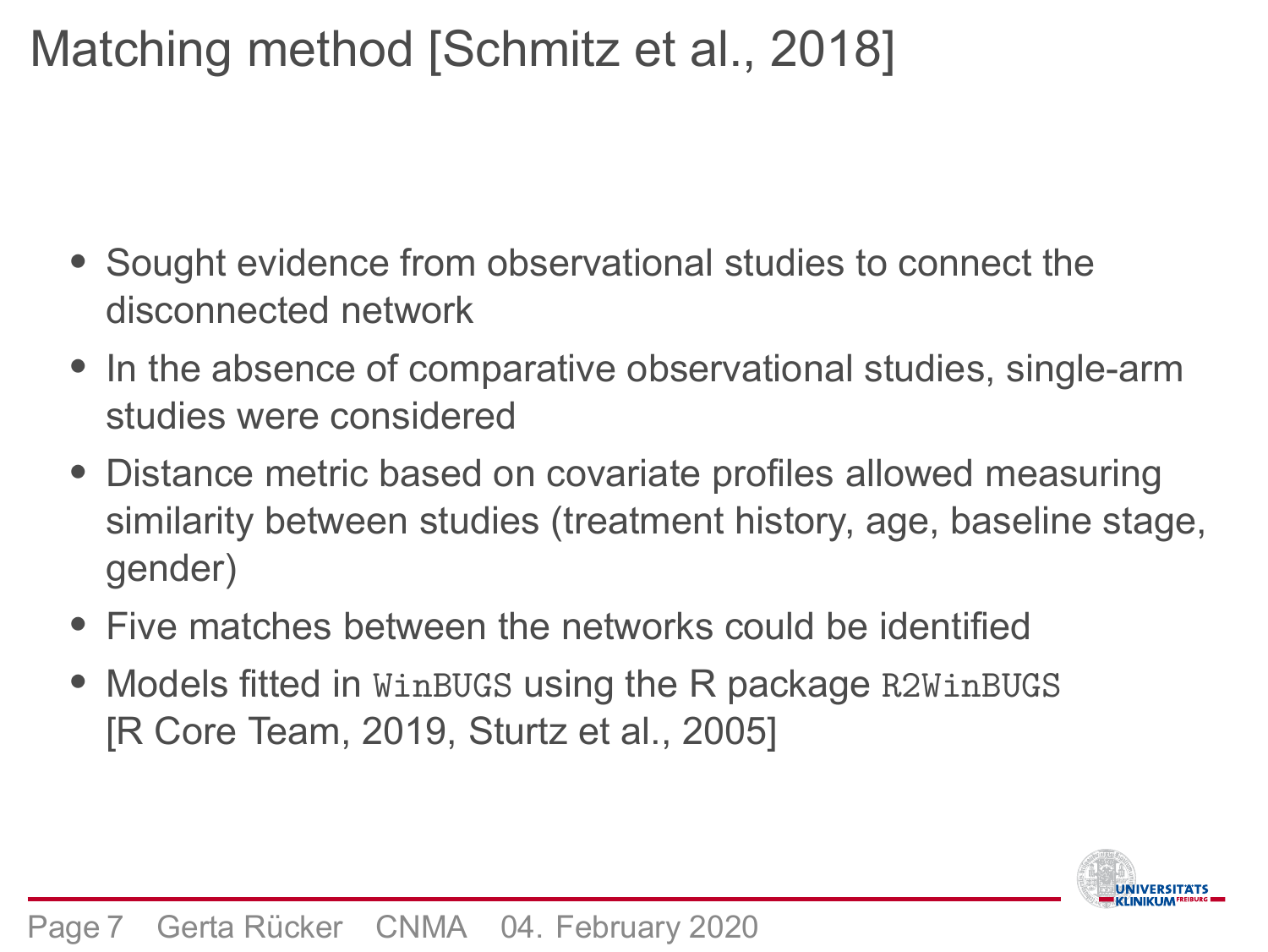## Matching method



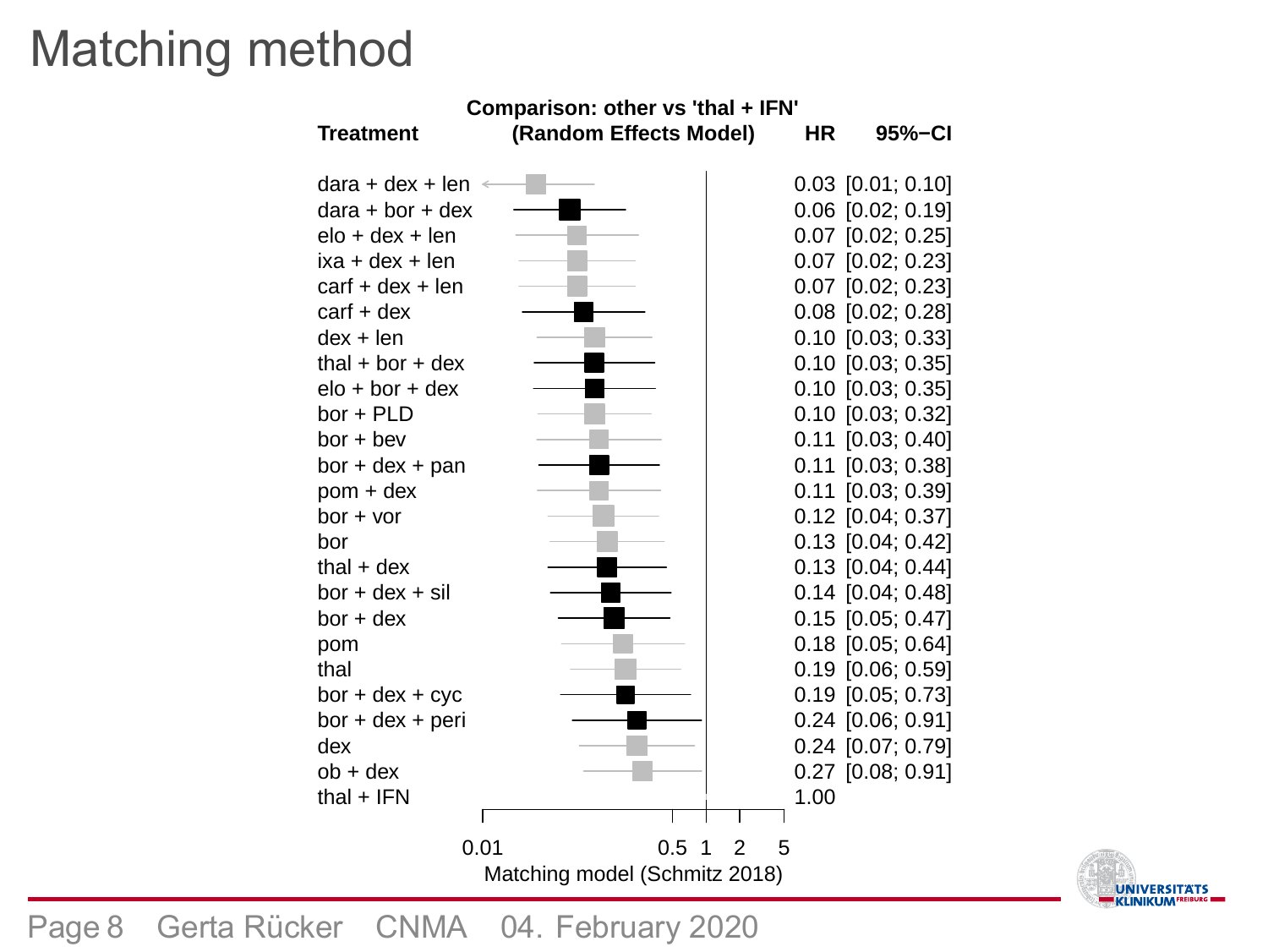## Component network meta-analysis

- Standard model of network meta-analysis: Each treatment is represented by one node in the network
- However, treatments may be complex, for example, combinations of other treatments (multicomponent interventions)
- This was observed in the Multiple Myeloma case study
	- White network: dara + dex + len, carf + dex + len, bor + bev, thal + IFN, …
	- Black network: dara + bor + dex, carf + dex, bor + dex, thal + dex, …
- ⇒ Component network meta-analysis (CNMA) [Welton et al., 2009, Rücker et al., 2019b]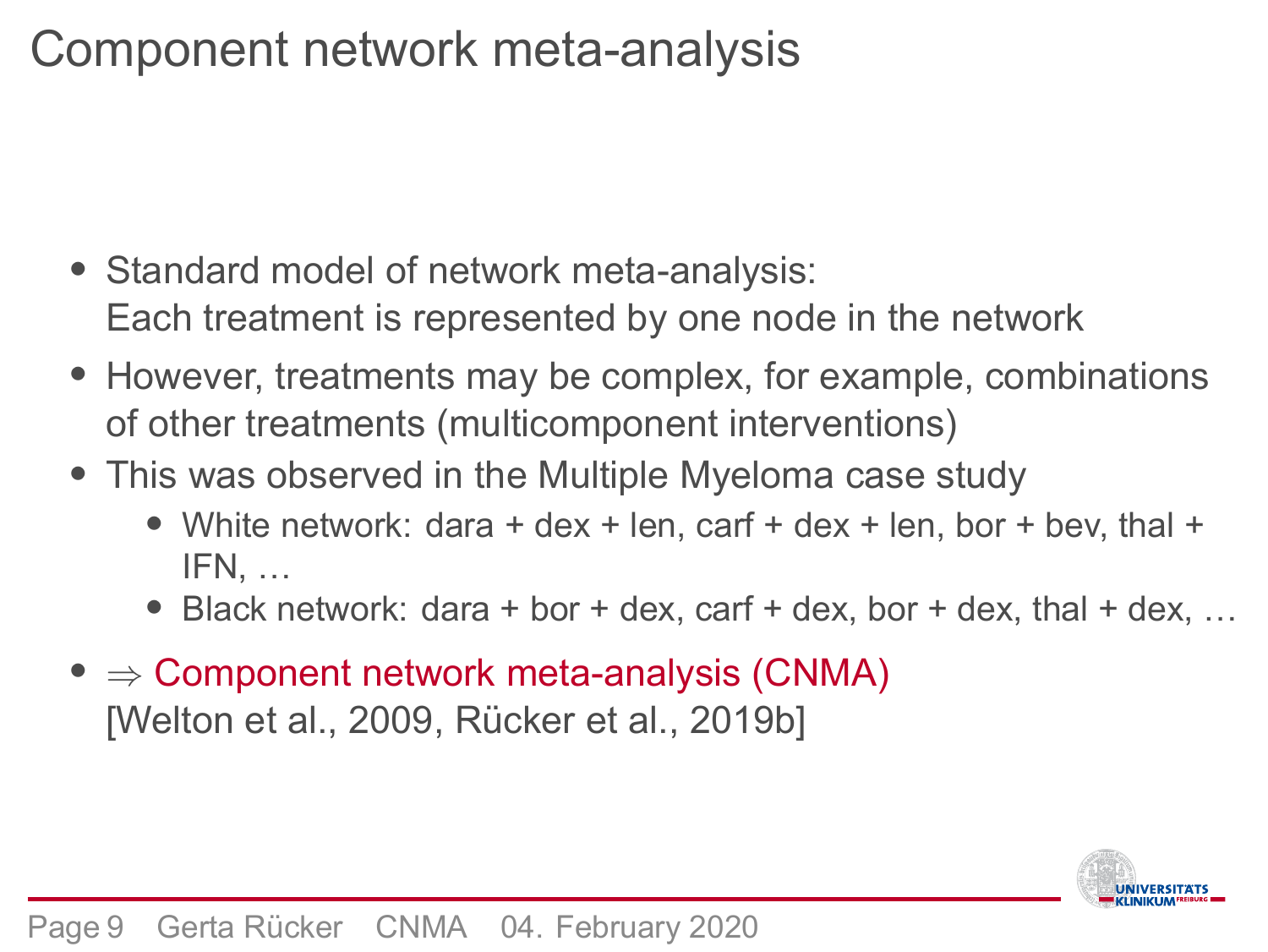## Additive CNMA Model [Rücker et al., 2019b]

- Consider two **active components:**
	- pom pomalidomide
	- dex dexamethasone
- Three possible **treatment combinations**:
	- **1** pom
	- **2** dex
	- **3** pom + dex
- **Additive model:** The effect of the combined treatment is an additive sum of its components
	- This means that 'equal components cancel out': pom + dex vs. dex estimates pom
	- Example for three components: carf + dex + len vs. dex + len estimates carf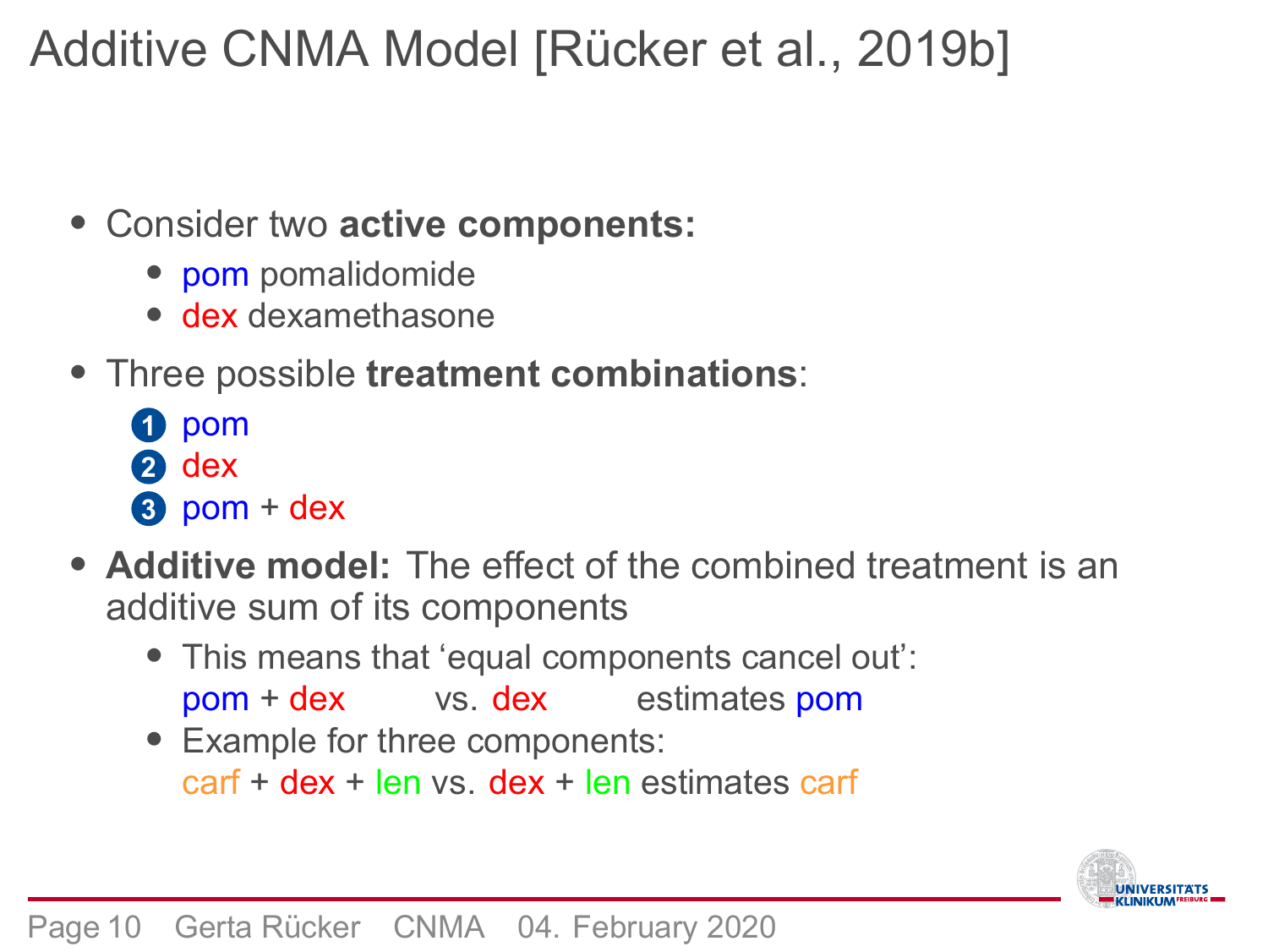## Additive CNMA model

Introductory example:

- $\bullet$   $n=3$  **treatments**, interpreted as additive combinations from
- $\bullet$   $c = 2$  components
- $m = 4$  **pairwise comparisons** of treatments
- $m \times n$  structure matrix B describes the structure of the network
	- rows correspond to the observed pairwise comparisons (studies)
	- columns represent treatments pom, dex, pom+dex

| study 1: <b>pom</b> vs <b>dex</b>                          |  |  |                                                                                                   |
|------------------------------------------------------------|--|--|---------------------------------------------------------------------------------------------------|
| study 2: $\text{pom} + \text{dex}$ $vs$ dex                |  |  | $\mathbf{B} = \begin{pmatrix} 1 & -1 & 0 \\ 0 & -1 & 1 \\ -1 & 0 & 1 \\ 1 & -1 & 0 \end{pmatrix}$ |
| study 3: $pom + dex \ vs \ pom$                            |  |  |                                                                                                   |
| study 4: $\frac{1}{2}$ pom $\frac{1}{2}$ $\frac{1}{2}$ dex |  |  |                                                                                                   |

- B is the design matrix of the standard NMA model
- For sake of simplicity of presentation, we ignore that there may be multi-arm studies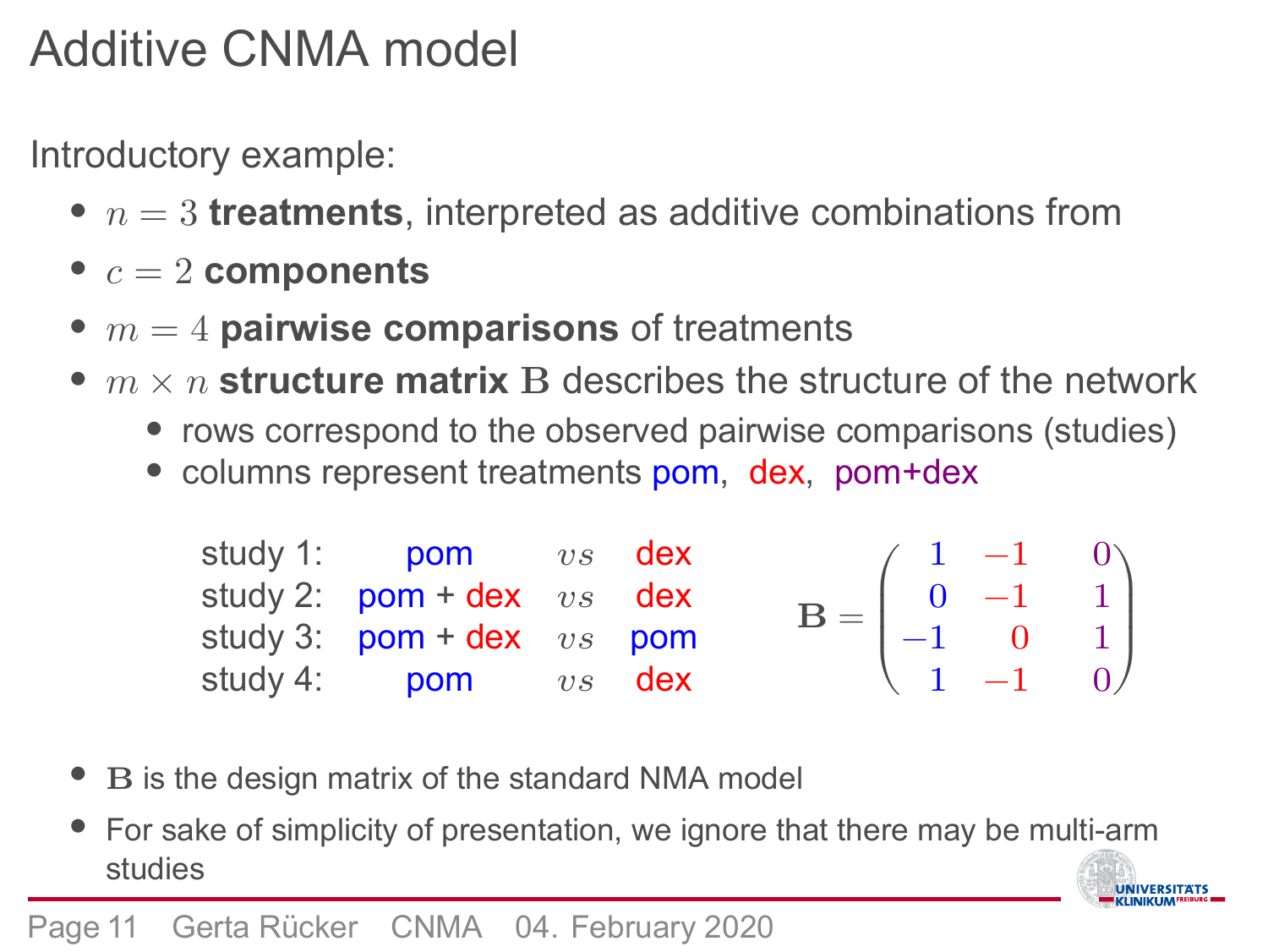## Additive CNMA model

•  $n \times c$  combination structure matrix C describes how the  $n = 3$ treatments (here pom, dex, pom + dex) are composed of the  $c = 2$ components pom and dex

| treatment 1:             | pom |                                                             |  |
|--------------------------|-----|-------------------------------------------------------------|--|
| treatment $2:$ dex       |     | $\mathbf{C} = \begin{pmatrix} 1 & 0 \\ 0 & 1 \end{pmatrix}$ |  |
| treatment 3: $pom + dex$ |     | $\begin{pmatrix} 1 & 1 \end{pmatrix}$                       |  |

• The **design matrix of the additive model** is the  $m \times c$  matrix **X**:

| study 1: <b>pom</b> vs <b>dex</b>                          |  |                                                                             |  |
|------------------------------------------------------------|--|-----------------------------------------------------------------------------|--|
| study 2: $pom + dex$ vs dex                                |  | $X = BC = \begin{pmatrix} 1 & -1 \\ 1 & 0 \\ 0 & 1 \\ 1 & -1 \end{pmatrix}$ |  |
| study 3: $\text{pom} + \text{dex}$ $vs$ $\text{pom}$       |  |                                                                             |  |
| study 4: $\frac{1}{2}$ pom $\frac{1}{2}$ $\frac{1}{2}$ dex |  |                                                                             |  |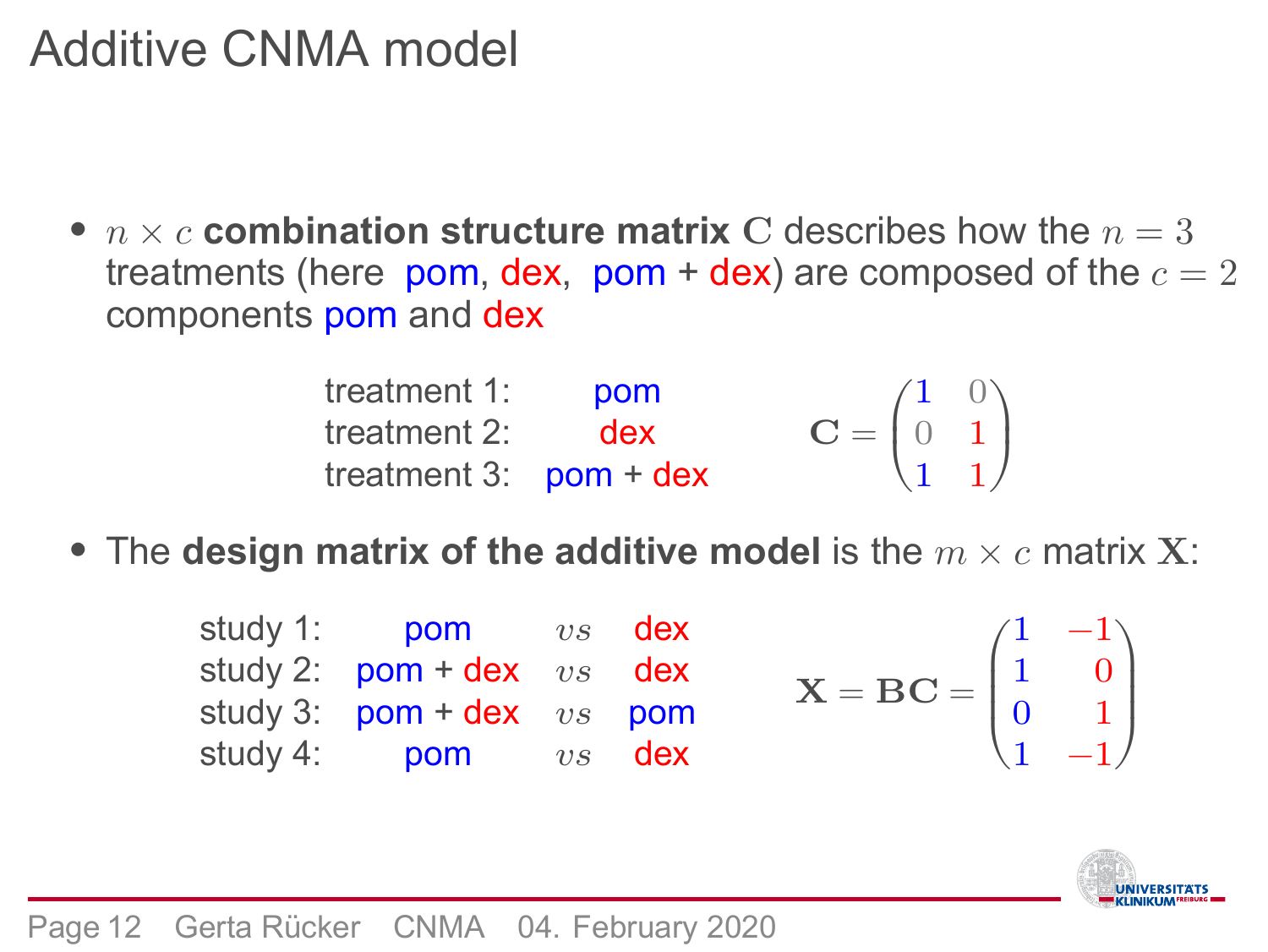## Interaction CNMA model

•  $n \times c$  combination structure matrix  $\mathbf{C}^*$  describes how the  $n = 3$ treatments (here  $\,$ pom, dex,  $\,$ pom + dex) are composed of the  $c=3$ components pom, dex and pom+dex:

| treatment $1:$ pom     |                                                                                    |  |  |
|------------------------|------------------------------------------------------------------------------------|--|--|
| treatment $2:$ dex     | $\mathbf{C}^* = \begin{pmatrix} 1 & 0 & 0 \\ 0 & 1 & 0 \\ 1 & 1 & 1 \end{pmatrix}$ |  |  |
| treatment $3:$ pom+dex |                                                                                    |  |  |

• The **design matrix of the interaction model** is

| study 1: | <b>DOM</b>                                                                                                                                                                                                                | $vs$ dex |  | $\begin{pmatrix} 1 & -1 & 0 \\ 1 & 1 & 0 \end{pmatrix}$ |  |
|----------|---------------------------------------------------------------------------------------------------------------------------------------------------------------------------------------------------------------------------|----------|--|---------------------------------------------------------|--|
|          | study 2: $pom + dex + pom + dex$ vs $dex$<br>study 3: $pom + dex + pom + dex$ vs $pom$<br>study 4: $pom$<br>$v s$ $dex$<br>$v s$ $dex$<br>$x = BC^* = \begin{pmatrix} 1 & 0 & 1 \\ 0 & 1 & 1 \\ 1 & -1 & 0 \end{pmatrix}$ |          |  |                                                         |  |
|          |                                                                                                                                                                                                                           |          |  |                                                         |  |
| study 4: | <b>DOM</b>                                                                                                                                                                                                                | $vs$ dex |  |                                                         |  |

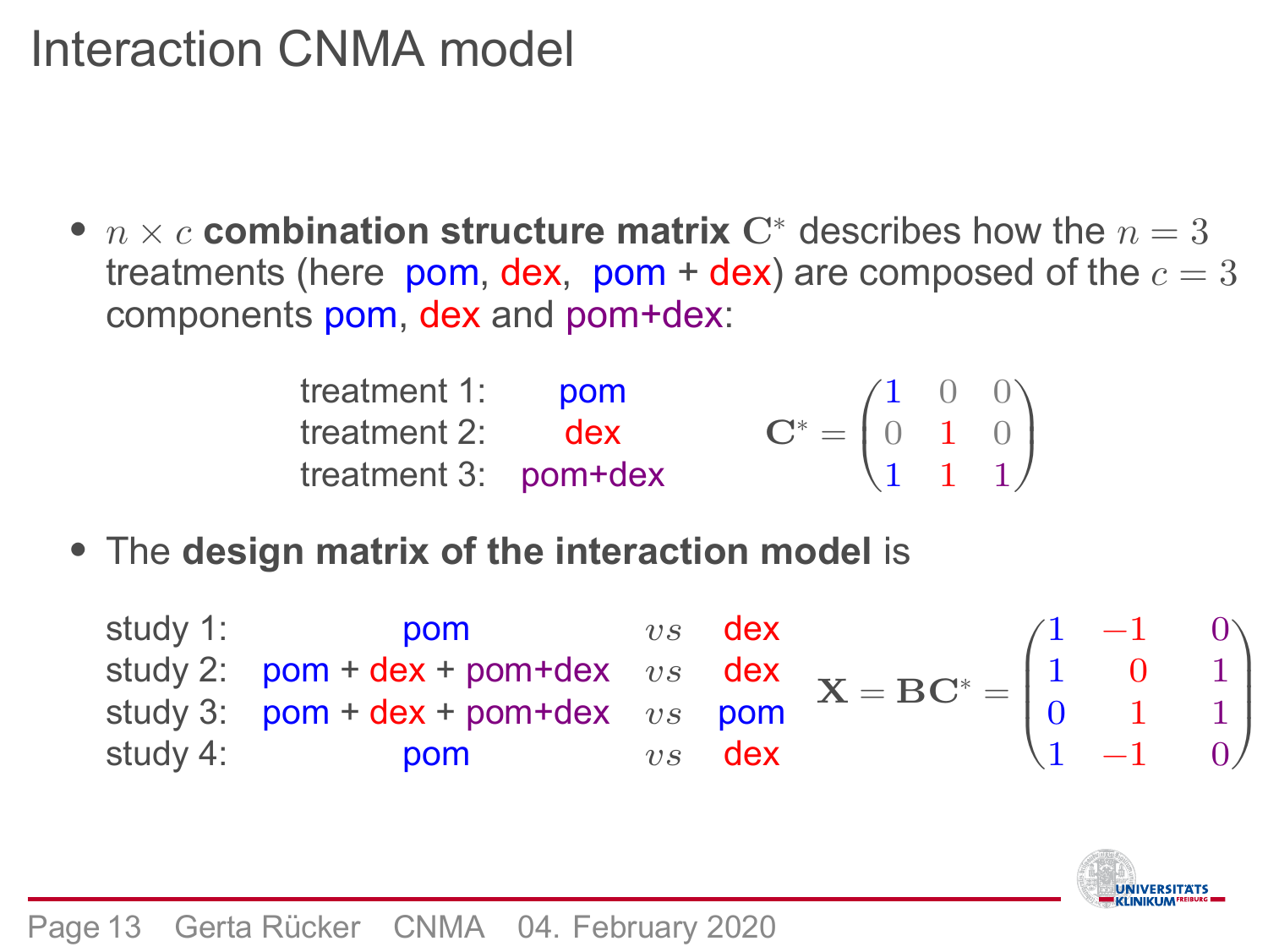## General CNMA model

The component NMA model (CNMA model) is

$$
\mathbf{d} = \mathbf{X}\boldsymbol{\beta} + \boldsymbol{\epsilon}
$$

#### where

- $d \in \mathbb{R}^m$  is the vector of observed relative effects (differences) from the studies
- $X = BC$  is the design matrix (based on  $C$  with an additive or  $C^*$  with an interaction structure)
- $\beta \in \mathbb{R}^c$  is a parameter vector representing the components
- $\epsilon \in \mathbb{R}^m$  is a multivariate normally distributed error

Estimation via weighted least squares [Rücker et al., 2019b]

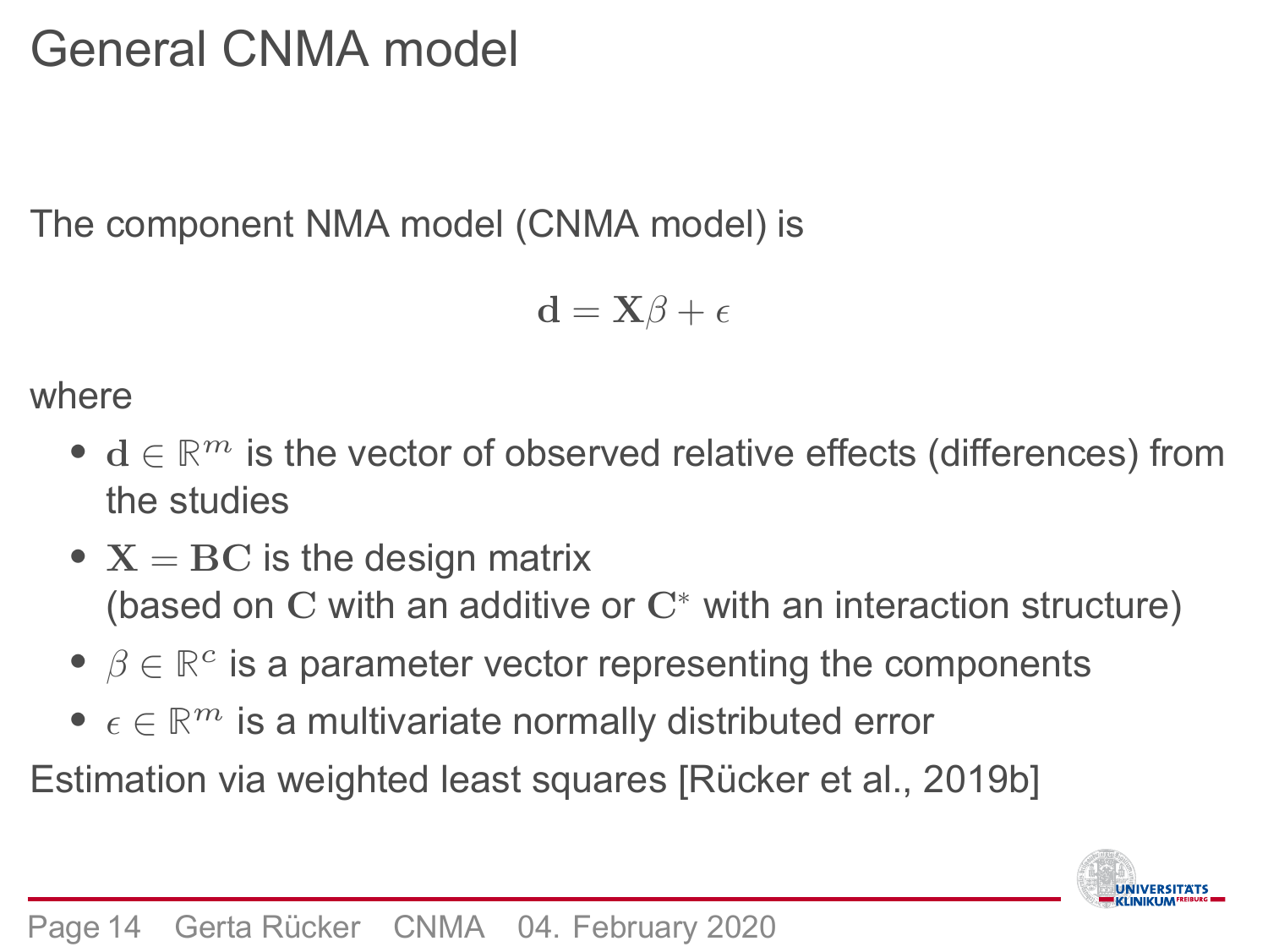### Heterogeneity statistic for the CNMA model

The heterogeneity statistic for the CNMA model is

$$
Q = (\mathbf{d} - \hat{\boldsymbol{\delta}})^\top \ \mathbf{W} (\mathbf{d} - \hat{\boldsymbol{\delta}})
$$

where

- $\bullet$   $\hat{\delta}$  denotes the vector of estimates based on the CNMA model
- W is a  $m \times m$  weight matrix derived of inverse variances of the observed effects
- $\bullet$   $\,Q$  approximately follows a  $\chi^2$  distribution with  $df = n_a k r$ degrees of freedom where
	- $n_a$  is the total number of arms in the network
	- $k$  is the total number of studies in the network
	- $r$  is the rank of the design matrix  $X$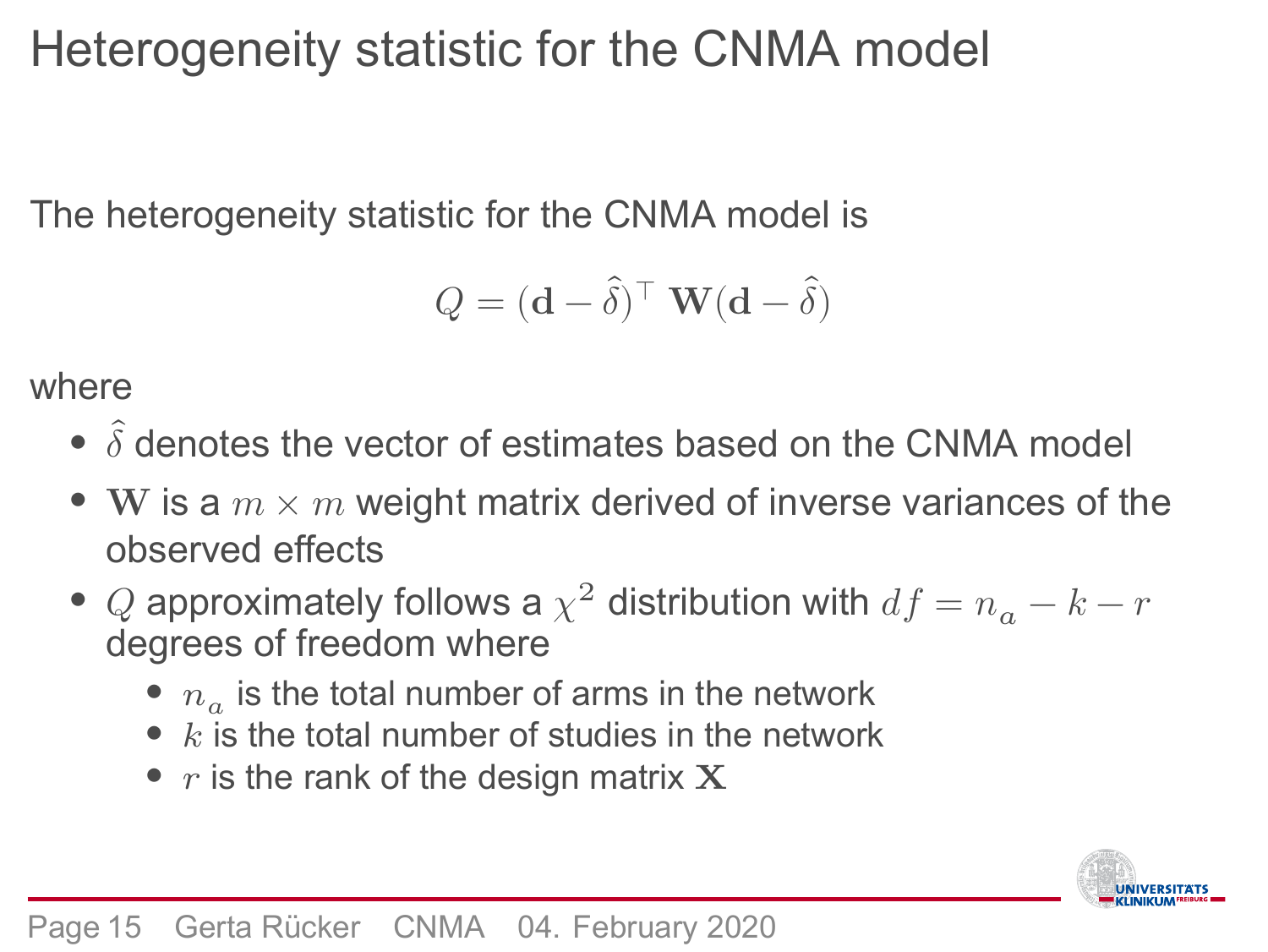### Compare models: Matching method



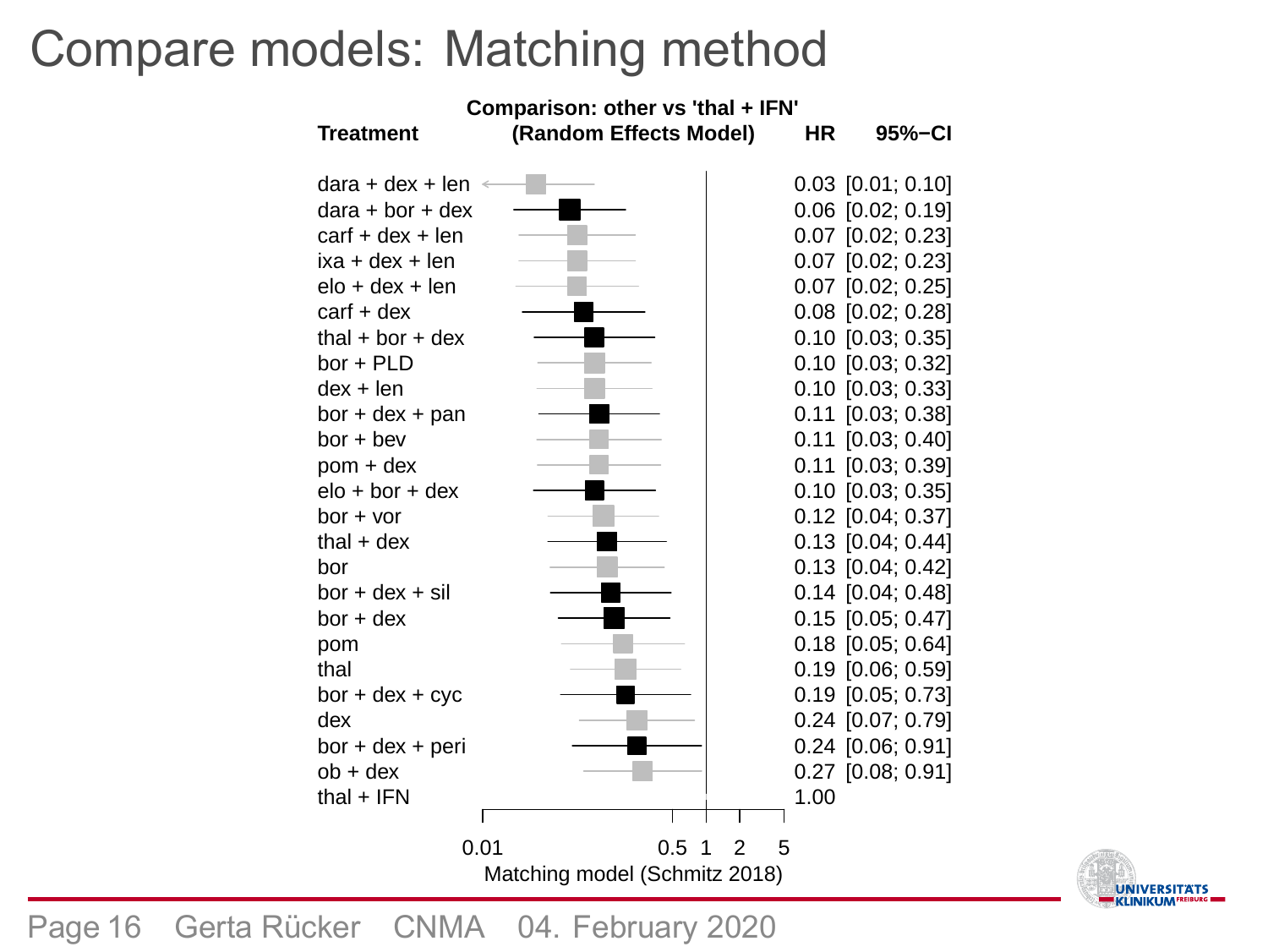### Compare models: Additive model



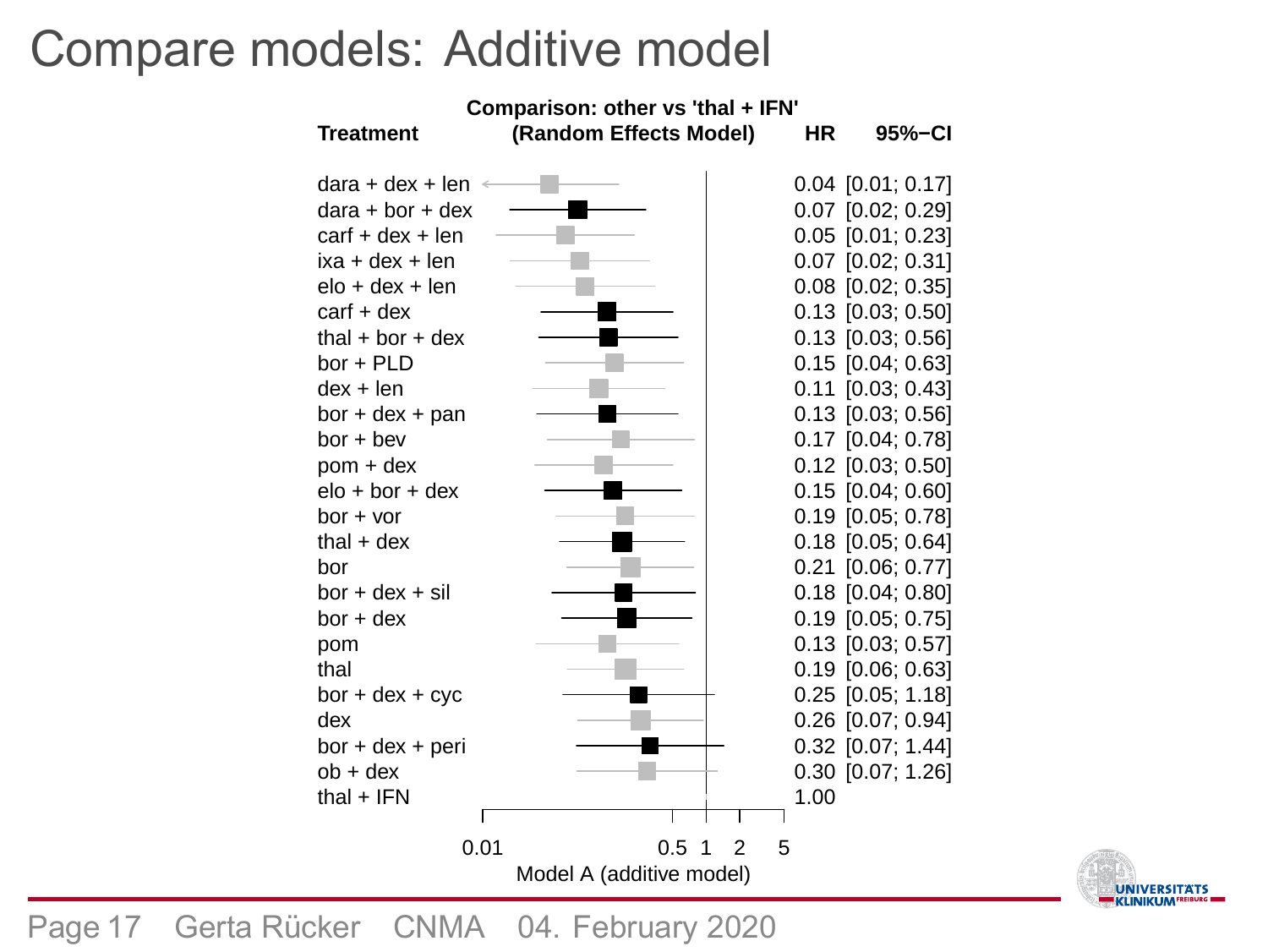Starting from the additive model, add interaction terms in a systematic model selection procedure Note:

- Only interactions corresponding to combinations observed in the data can be estimated
- Some interaction terms cannot be estimated (we'll come back to this in the discussion)

First idea: Find a sparse model that fits the data well!

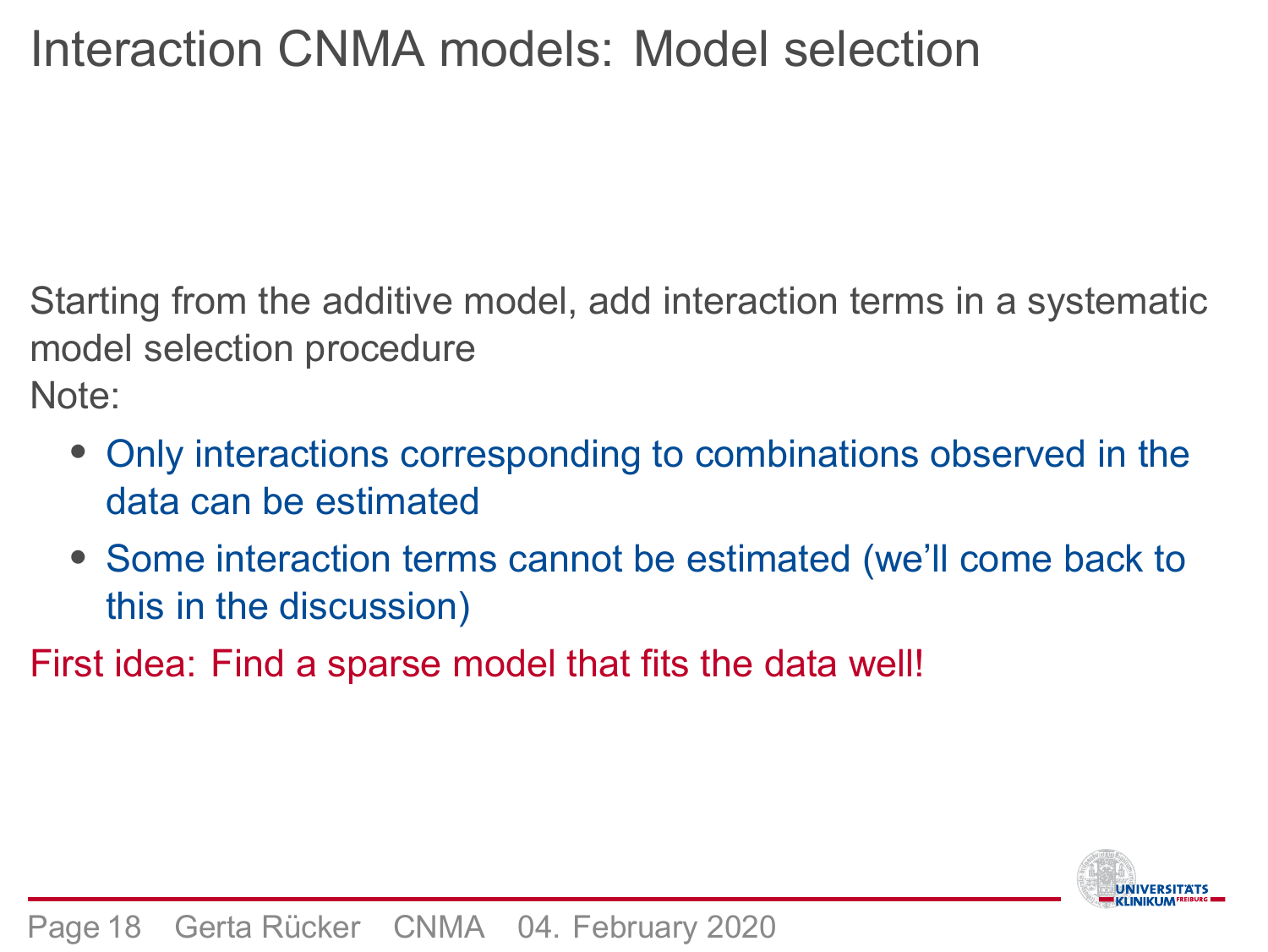#### Sparse or not sparse?

- Usually, we want to avoid overfitting
- However, in a connected network, the standard NMA uses **all** interactions (all treatment combinations)!
- We cannot do this in a disconnected network
- But, why shouldn't we try to include in a disconnected network as many interactions as possible, before the network breaks up?

#### Two possible procedures

- Forward selection: Starting from the (sparse) additive model, add interactions
- Backward selection: Starting from the (rich, but impossible) NMA model, separate single components

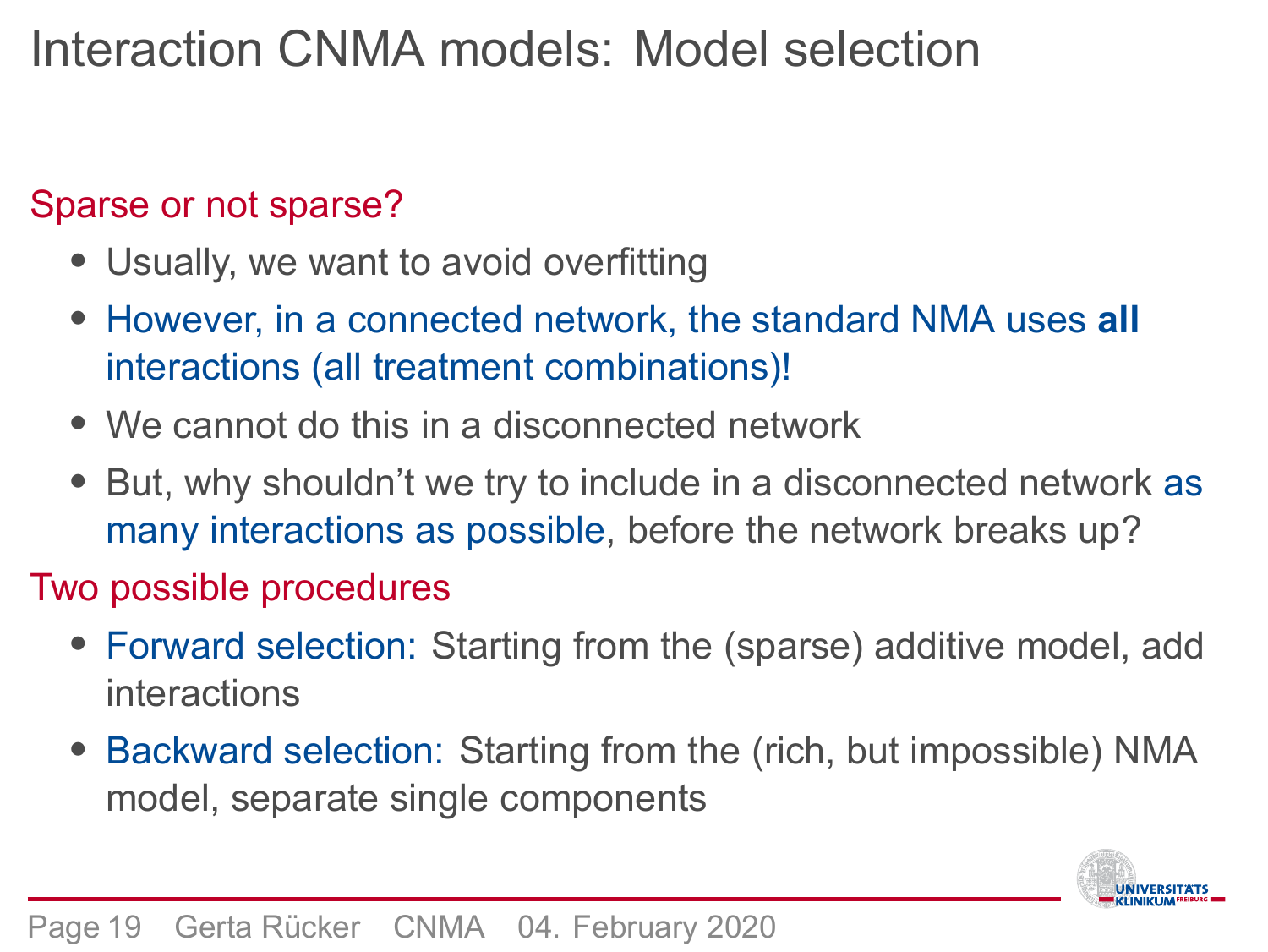#### Forward selection

- Start from the additive model (no interactions)
- Add (in turn) each two-way interaction that was observed in the data to the additive model
- Add (in turn) each three-way interaction that was observed in the data to the additive model
- Further candidate models by combining each two, three, … interaction terms
- Select the final model based on comparing Cochran's Q statistic between nested models
- Ideally, Q reduces to the sum of the Qs from the subnetworks

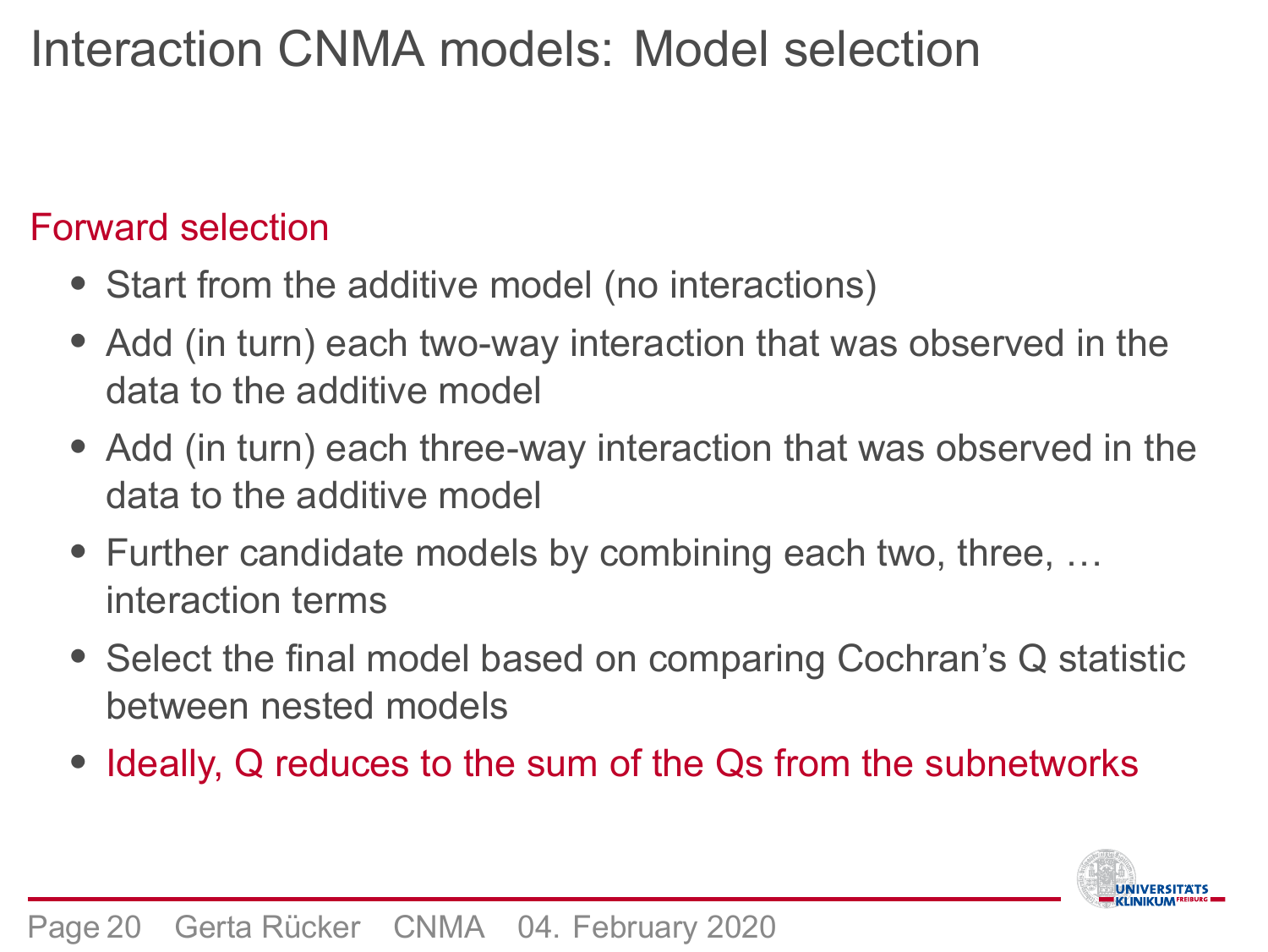- Separate CNMA
	- White network  $(Q = 0.30, df = 2, p = 0.8595)$
	- Black network  $(Q = 0, df = 0)$
- Additive model ( $Q = 27.78$ , df = 7, p = 0.0002)
- 10 two-way interactions with data
	- Three of them led to a reduction of the degrees of freedom and a reduction of Q (bor\*dex, pom\*dex, thal\*dex)
	- Best: bor\*dex ( $Q = 9.40$ , df = 6, p = 0.1523)
- 11 three-way interactions with data
	- Only carf\*dex\*len considerably improved the model fit  $(Q = 9.47, df = 6, P = 0.1487)$
- Combining two (2-way or 3-way) interaction terms
	- Best: bor\*dex + carf\*dex\*len ( $Q = 0.91$ , df = 5, p = 0.9699)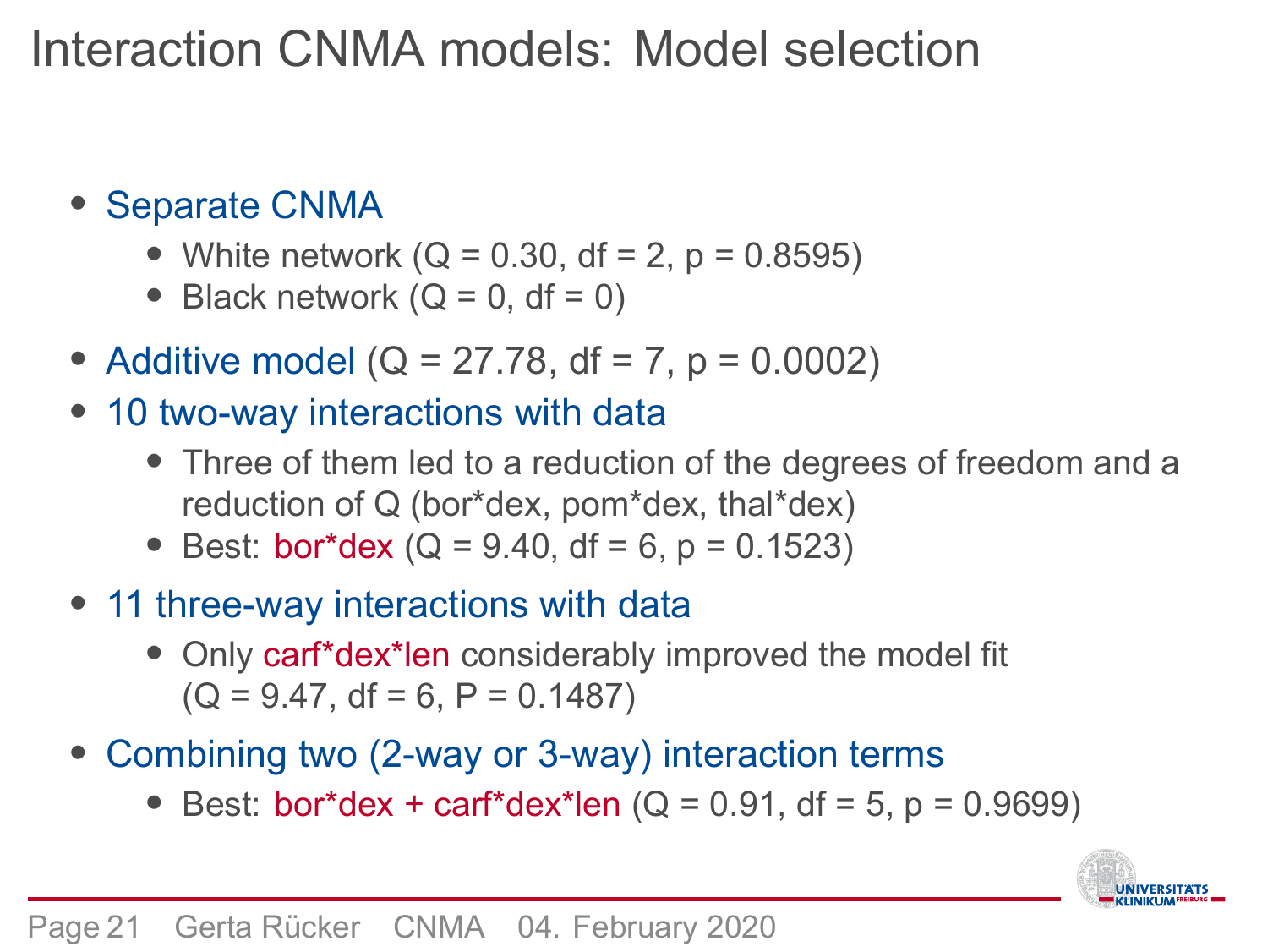Best models with more than two interaction terms

- Combining three interaction terms
	- bor\*dex + carf\*dex\*len + thal\*bor\*dex  $(Q = 0.86, df = 4, p = 0.9301)$
- Combining four interaction terms
	- bor\*dex + carf\*dex\*len + thal\*bor\*dex + dara\*bor\*dex  $(Q = 0.33, df = 3, p = 0.9553)$
- Combining five interaction terms
	- bor\*dex + carf\*dex\*len + thal\*bor\*dex + dara\*bor\*dex + elo\*bor\*dex  $(Q = 0.30, df = 2, p = 0.8595)$
	- This is a saturated model as it achieves the fit of the white network  $(Q = 0.30, df = 2, p = 0.8595) \Rightarrow No further improvement possible$
	- The saturated model is not significantly better than the sparser model bor\*dex + carf\*dex\*len (Q test for difference:  $Q_{diff} = 0.60$ , df = 3, p = 0.8959)

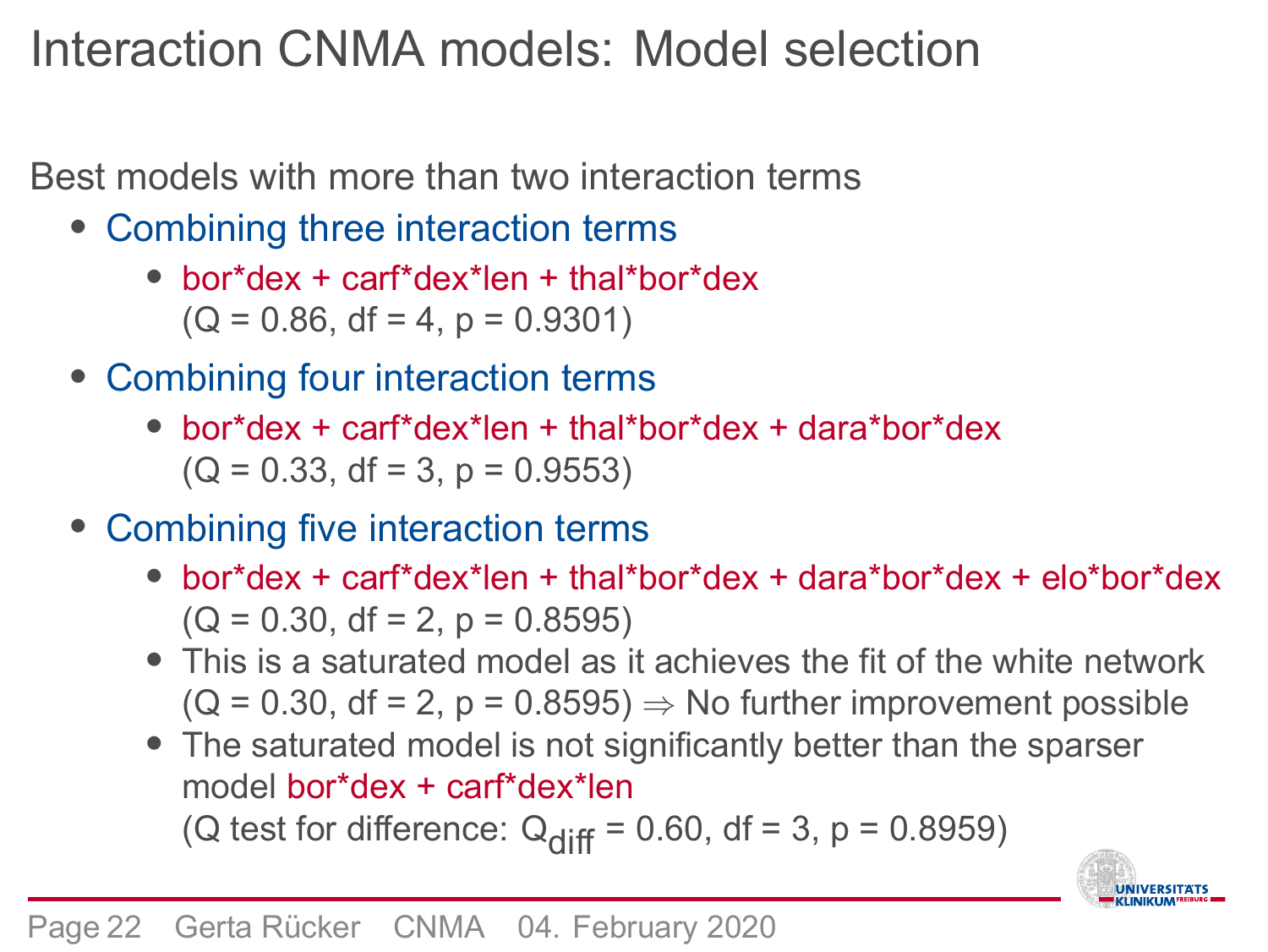#### Backward selection

- Start with isolating only one component, for example thal
- Technically, define a matrix  $C^*$  with all combinations and replace column thal with a column with ones for all treatment combinations that contain thal as a component
- thal is in the white network, but thal + dex is in the black network ⇒ sufficient to connect the subnetworks
- Surprisingly, this (rich) model corresponds to another saturated model, but with slightly different estimates ( $Q = 0.30$ , df = 2, p = 0.8595)
- Same works with bor, carf, dara, or elo

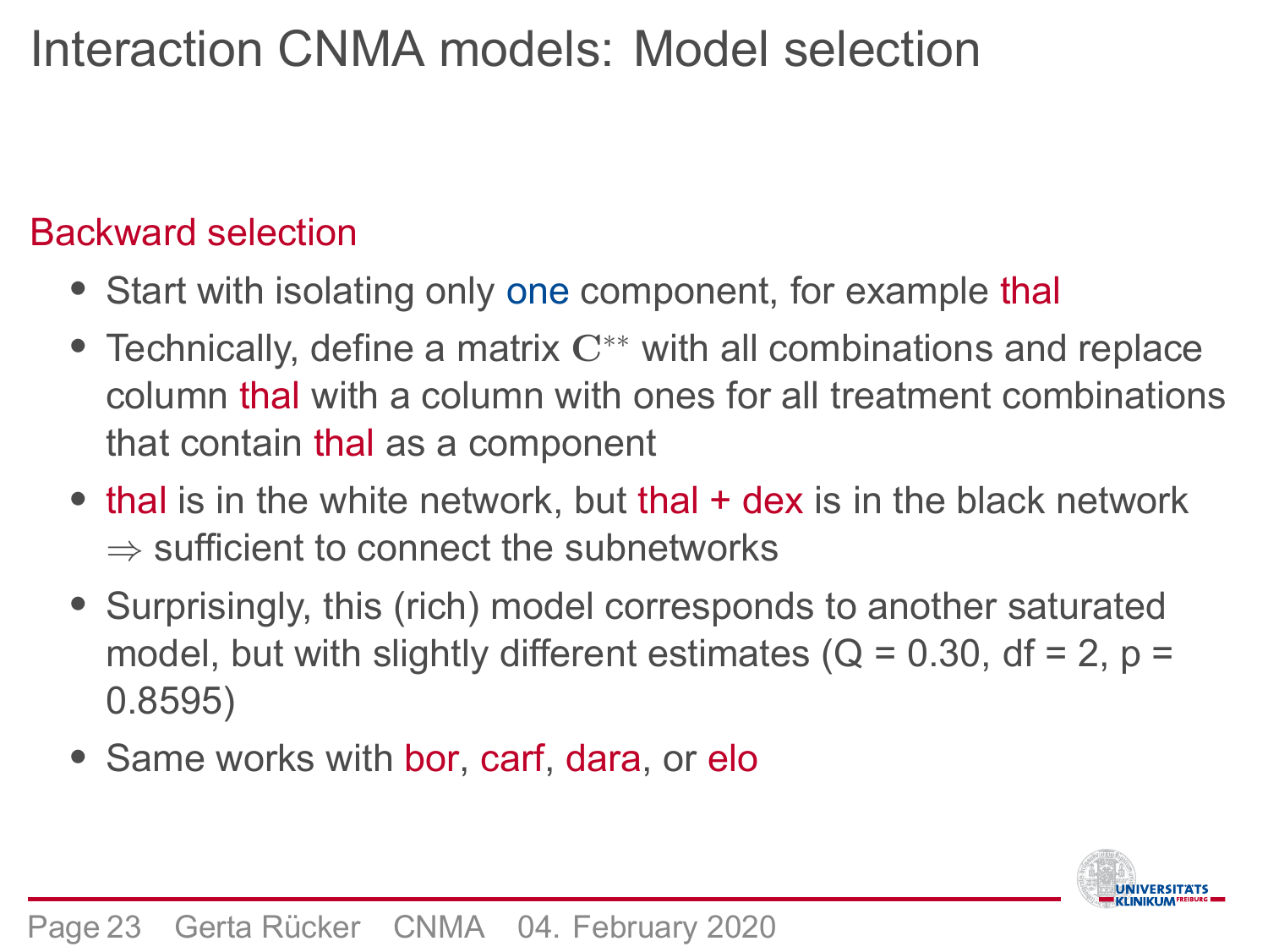# Additive model ( $Q = 27.78$ , df = 7, p = 0.0002)



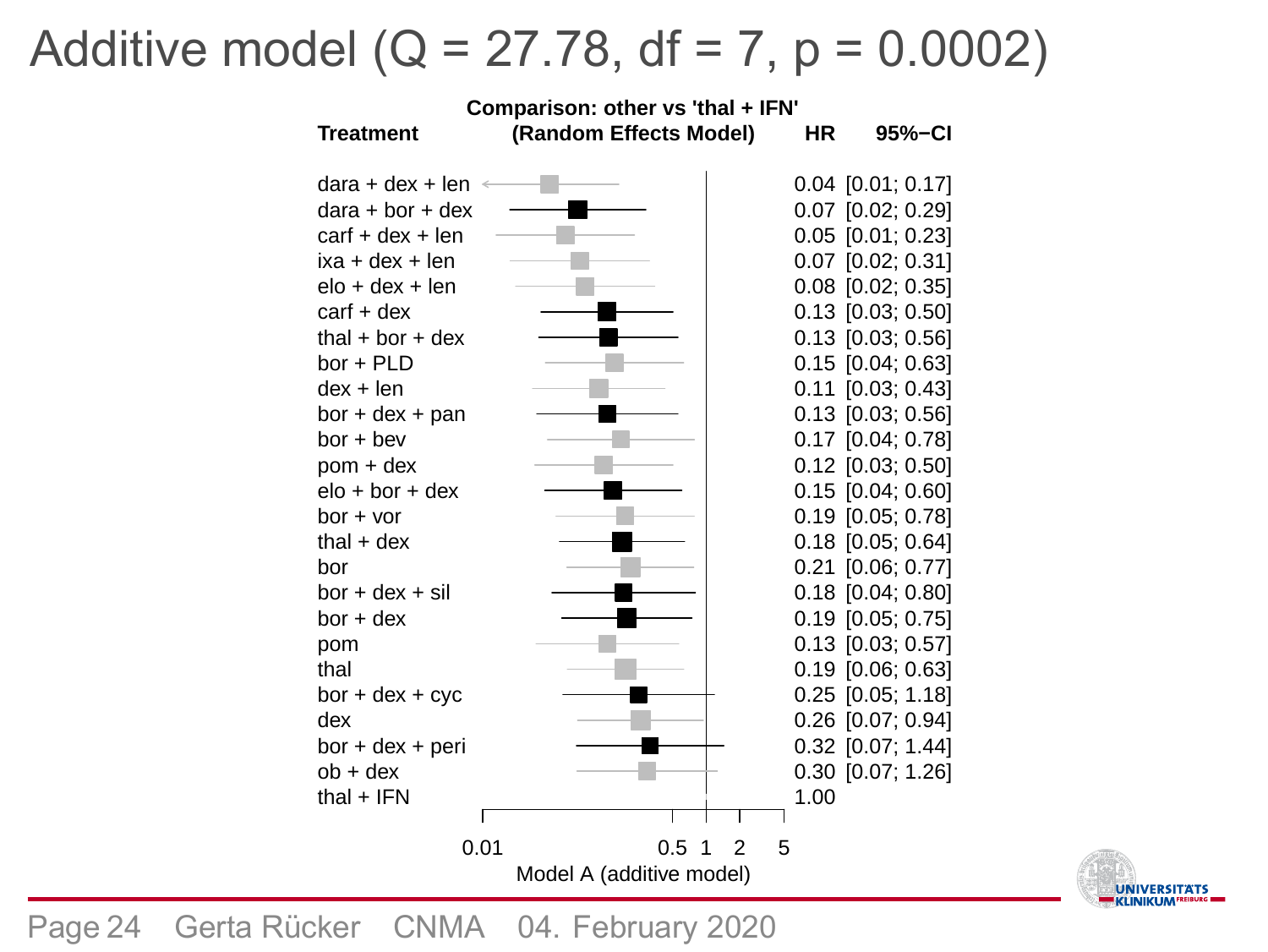# Model with bor\*dex ( $Q = 9.40$ , df = 6, p = 0.152)



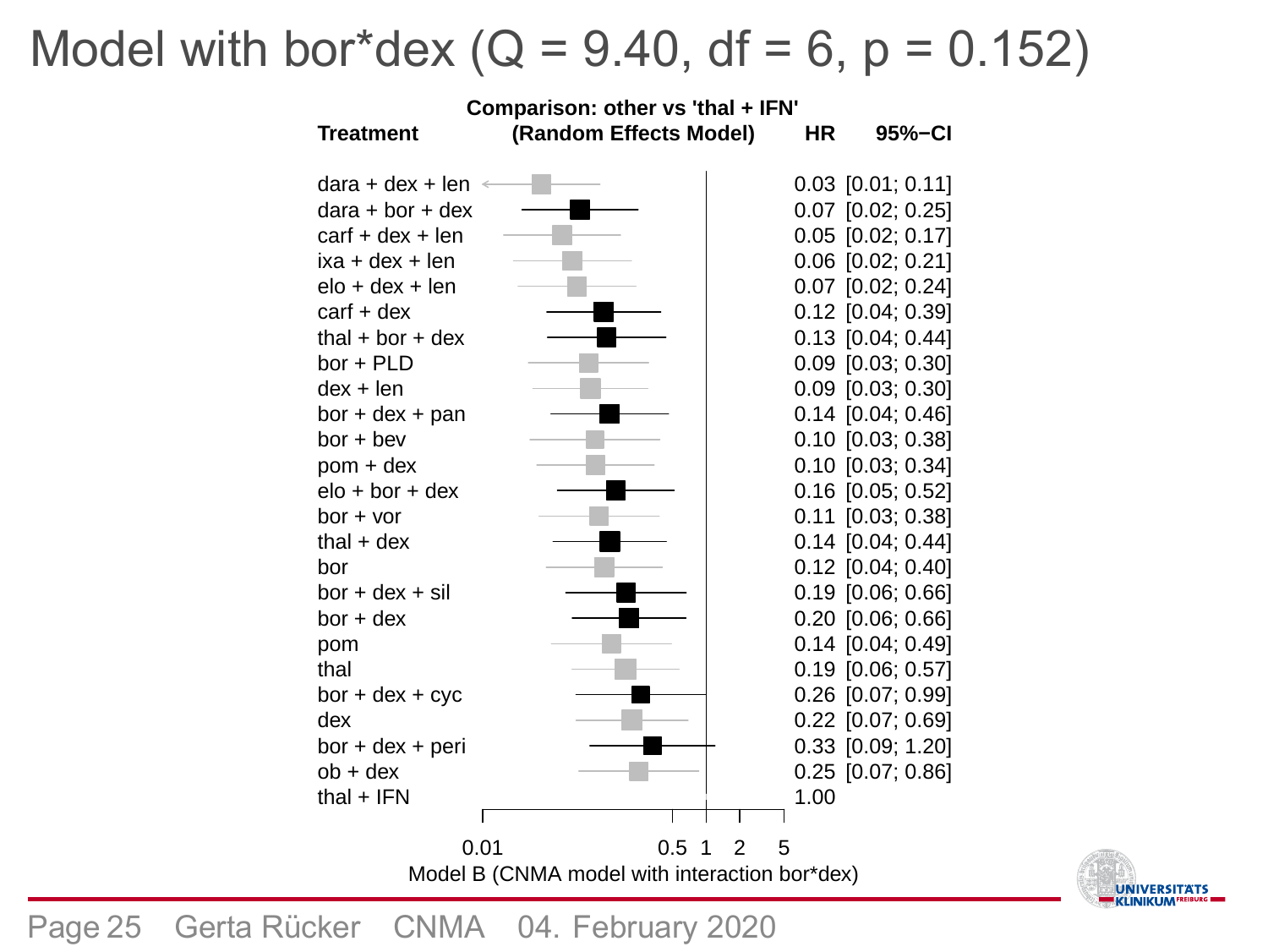# bor\*dex + carf\*dex\*len ( $Q = 0.91$ , df = 5, p = 0.970)



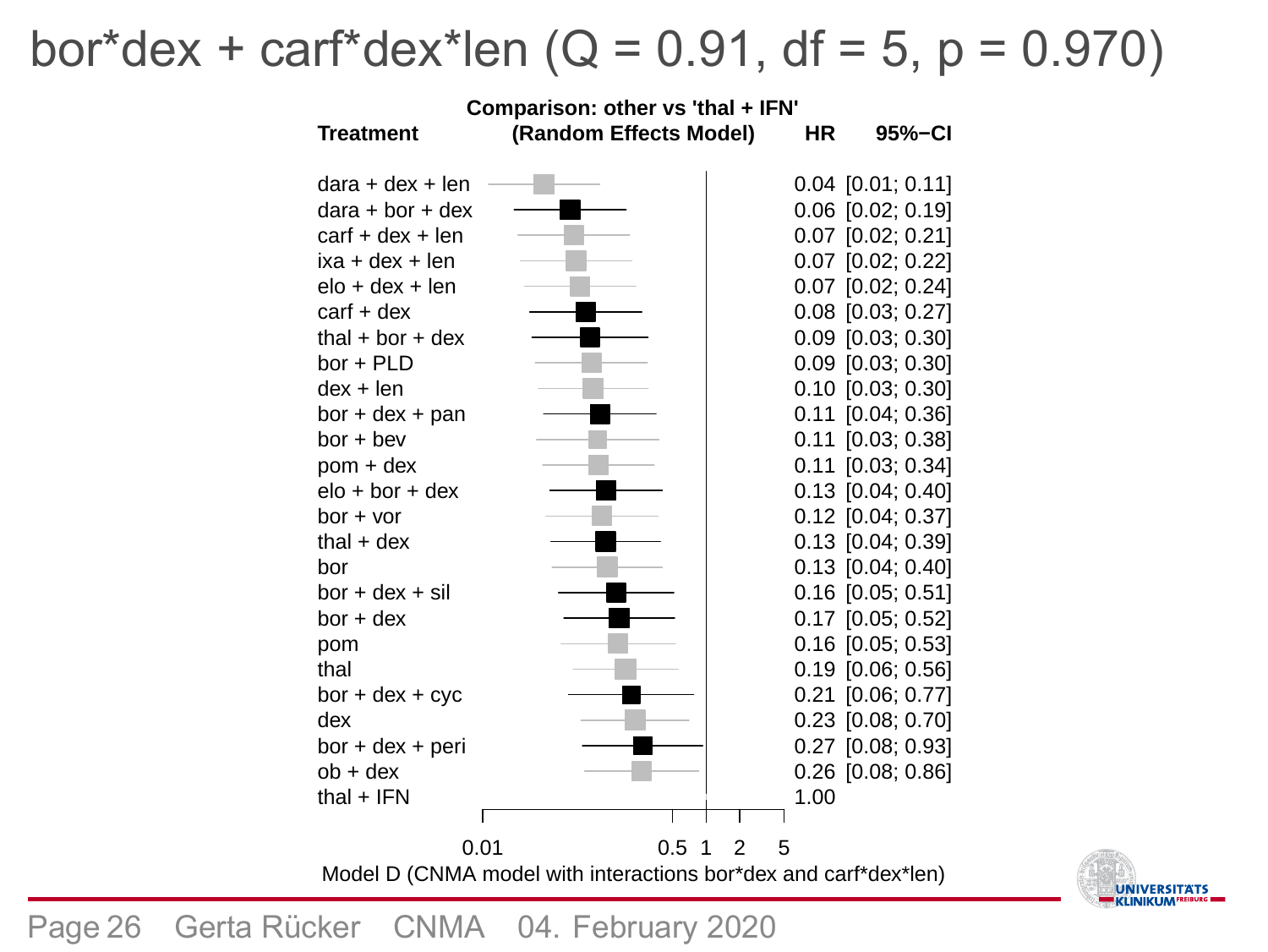## Three interactions ( $Q = 0.86$ , df = 4, p = 0.930)



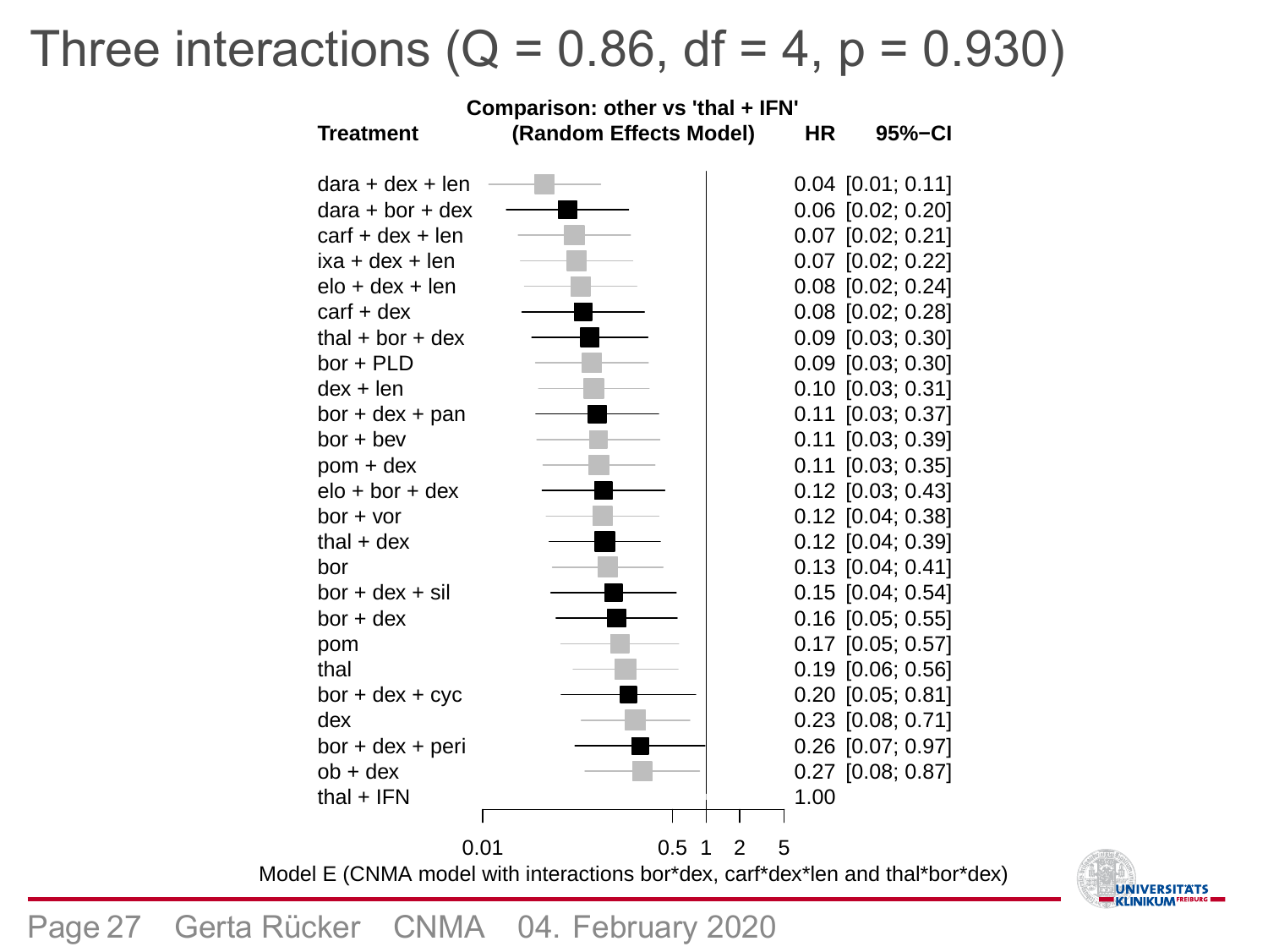## Four interactions ( $Q = 0.33$ , df = 3, p = 0.955)



UNIVERSITATS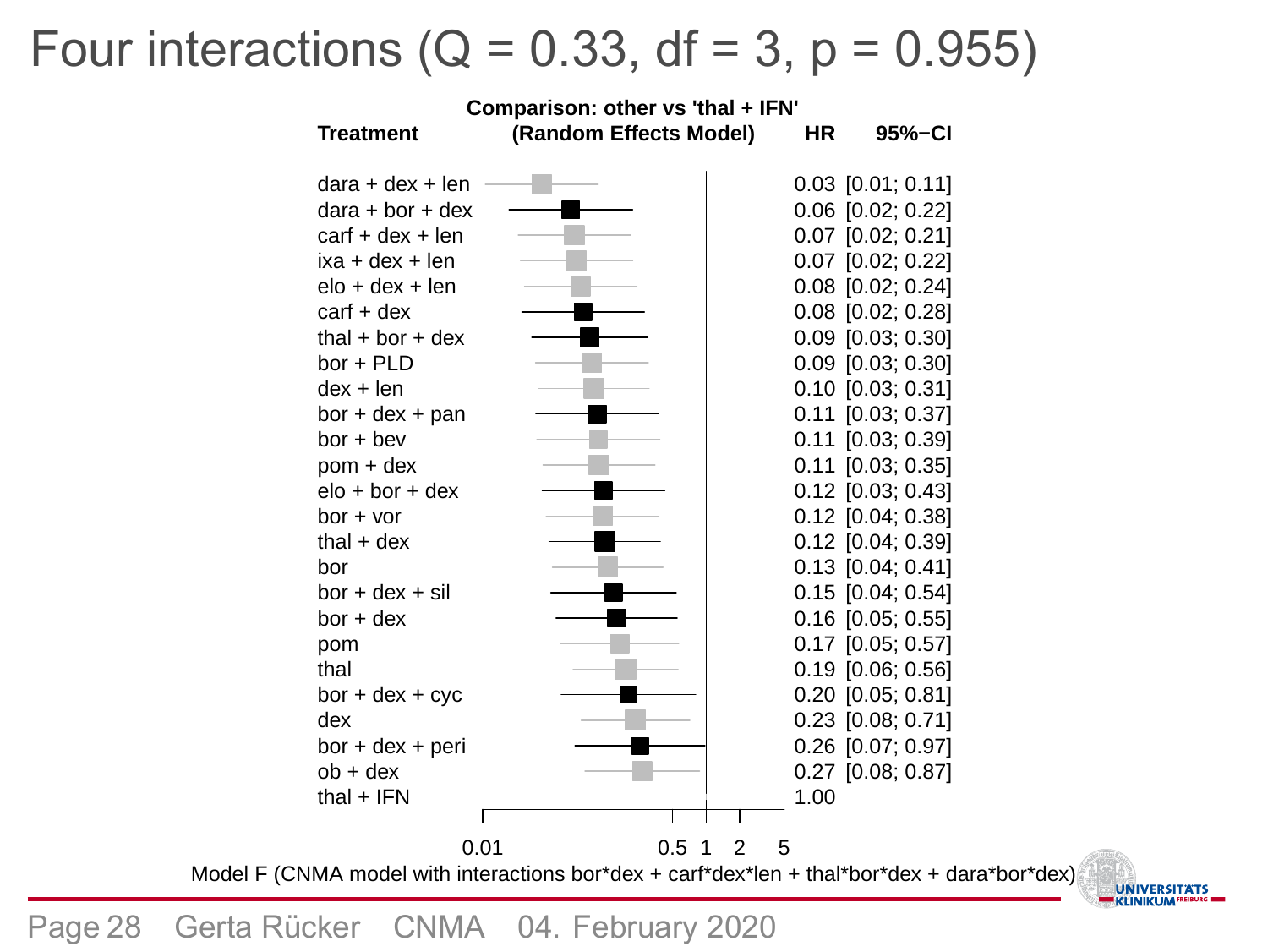## Saturated model ( $Q = 0.30$ , df = 2, p = 0.860)

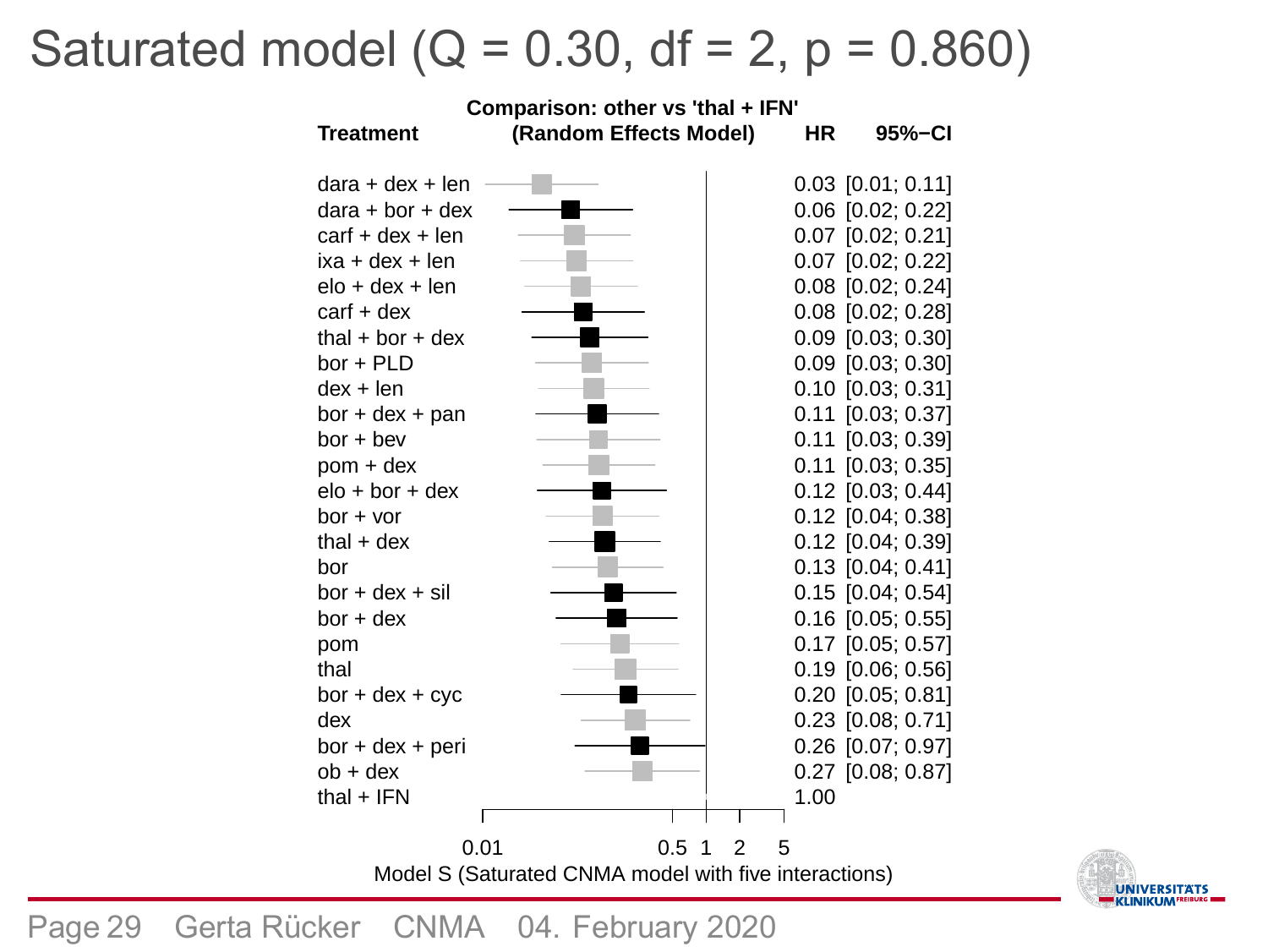Compare all models: Forest plot



Model S − CNMA model with interactions bor\*dex, carf\*dex\*len, thal\*bor\*dex, dara\*bor\*dex, elo\*bor\*dex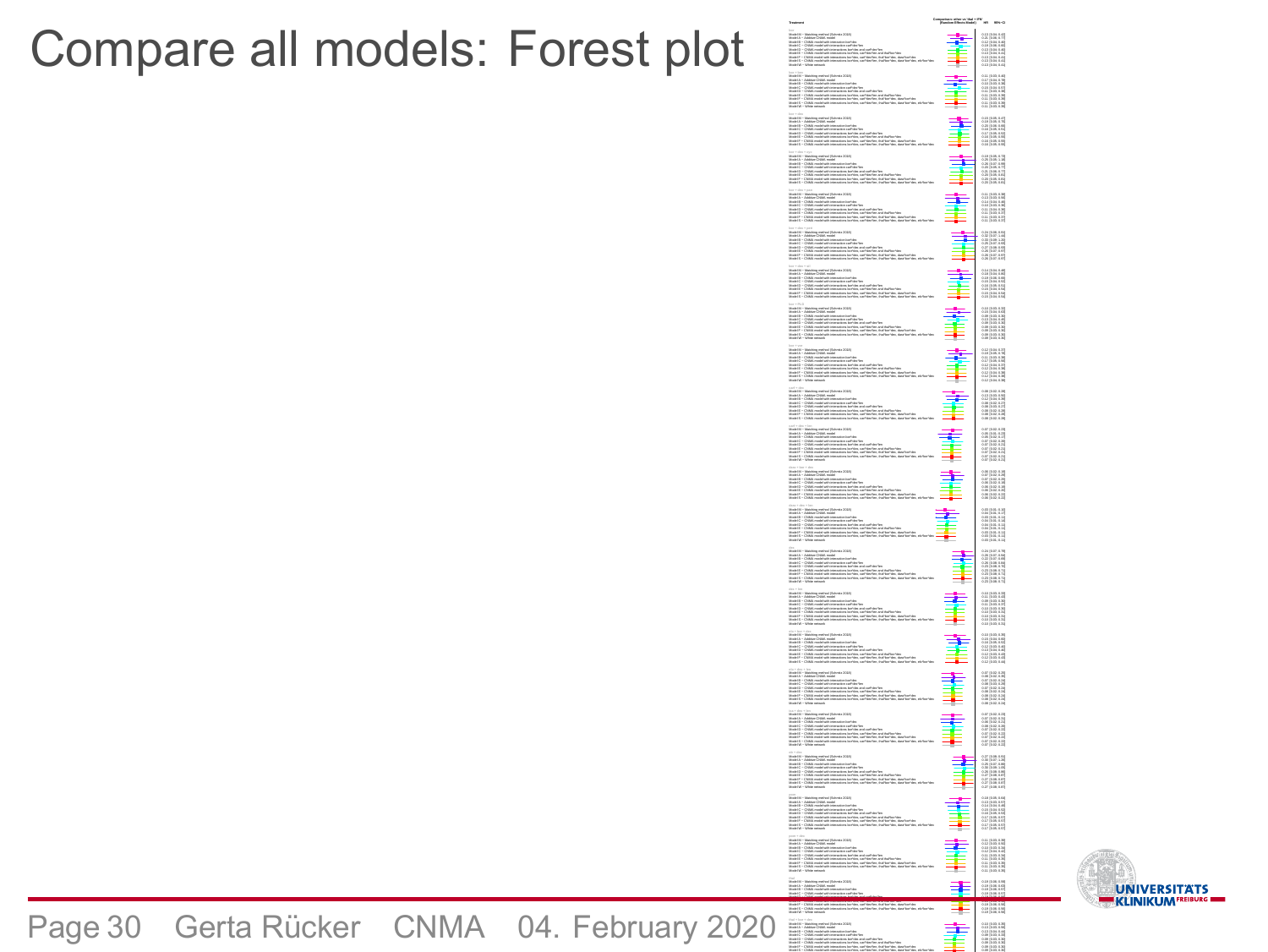| CINIVIA THOUGH WILL INTERACTIONS DOI USA, CALL USA TON, THAT DOI USA, UAIA DOI<br>Model W - White network                                                                                                                                                                                                                                                                                                                                                                                                                                                                                |     | $0.13$ [0.04; 0.41]                                                                                                                                                                                               |
|------------------------------------------------------------------------------------------------------------------------------------------------------------------------------------------------------------------------------------------------------------------------------------------------------------------------------------------------------------------------------------------------------------------------------------------------------------------------------------------------------------------------------------------------------------------------------------------|-----|-------------------------------------------------------------------------------------------------------------------------------------------------------------------------------------------------------------------|
| $bor + bev$<br>Model M - Matching method (Schmitz 2018)<br>Model A - Additive CNMA model<br>Model B - CNMA model with interaction bor*dex<br>Model C - CNMA model with interaction carf*dex*len<br>Model D - CNMA model with interactions bor*dex and carf*dex*len<br>Model E - CNMA model with interactions bor*dex, carf*dex*len and thal*bor*dex<br>Model F – CNMA model with interactions bor*dex, carf*dex*len, thal*bor*dex, dara*bor*dex<br>Model S - CNMA model with interactions bor*dex, carf*dex*len, thal*bor*dex, dara*bor*dex, elo*bor*dex<br>Model W - White network      |     | $0.11$ $[0.03; 0.40]$<br>$0.17$ [0.04; 0.78]<br>$0.10$ [0.03; 0.38]<br>$0.15$ [0.04; 0.57]<br>$0.11$ [0.03; 0.38]<br>$0.11$ $[0.03; 0.39]$<br>$0.11$ [0.03; 0.39]<br>$0.11$ $[0.03; 0.39]$<br>$0.11$ [0.03; 0.39] |
| bor + dex<br>Model M - Matching method (Schmitz 2018)<br>Model A - Additive CNMA model<br>Model B - CNMA model with interaction bor*dex<br>Model C - CNMA model with interaction carf*dex*len<br>Model D - CNMA model with interactions bor*dex and carf*dex*len<br>Model E – CNMA model with interactions bor*dex, carf*dex*len and thal*bor*dex<br>Model F - CNMA model with interactions bor*dex, carf*dex*len, thal*bor*dex, dara*bor*dex<br>Model S - CNMA model with interactions bor*dex, carf*dex*len, thal*bor*dex, dara*bor*dex, elo*bor*dex                                   |     | $0.15$ [0.05; 0.47]<br>$0.19$ [0.05; 0.75]<br>$0.20$ $[0.06; 0.66]$<br>$0.16$ [0.05; 0.51]<br>$0.17$ [0.05; 0.52]<br>$0.16$ [0.05; 0.55]<br>$0.16$ [0.05; 0.55]<br>$0.16$ [0.05; 0.55]                            |
| $bor + dex + cvc$<br>Model M - Matching method (Schmitz 2018)<br>Model A - Additive CNMA model<br>Model B - CNMA model with interaction bor*dex<br>Model C - CNMA model with interaction carf*dex*len<br>Model D - CNMA model with interactions bor*dex and carf*dex*len<br>Model E - CNMA model with interactions bor*dex, carf*dex*len and thal*bor*dex<br>Model F - CNMA model with interactions bor*dex, carf*dex*len, thal*bor*dex, dara*bor*dex<br>Model S - CNMA model with interactions bor*dex, carf*dex*len, thal*bor*dex, dara*bor*dex, elo*bor*dex                           |     | $0.19$ [0.05; 0.73]<br>$0.25$ [0.05; 1.18]<br>0.26 [0.07; 0.99]<br>$0.20$ [0.05; 0.77]<br>$0.21$ [0.06; 0.77]<br>$0.20$ [0.05; 0.81]<br>$0.20$ [0.05; 0.81]<br>$0.20$ [0.05; 0.81]                                |
| $bor + dex + pan$<br>Model M - Matching method (Schmitz 2018)<br>Model A - Additive CNMA model<br>Model B - CNMA model with interaction bor*dex<br>Model C - CNMA model with interaction carf*dex*len<br>Model D - CNMA model with interactions bor*dex and carf*dex*len<br>Model E - CNMA model with interactions bor*dex, carf*dex*len and thal*bor*dex<br>Model F – CNMA model with interactions bor*dex, carf*dex*len, thal*bor*dex, dara*bor*dex<br>Model S - CNMA model with interactions bor*dex, carf*dex*len, thal*bor*dex, dara*bor*dex, elo*bor*dex                           |     | $0.11$ $[0.03; 0.38]$<br>$0.13$ [0.03; 0.56]<br>$0.14$ [0.04; 0.46]<br>$0.10$ [0.03; 0.36]<br>$0.11$ [0.04; 0.36]<br>$0.11$ [0.03; 0.37]<br>$0.11$ [0.03; 0.37]<br>$0.11$ [0.03; 0.37]                            |
| bor + dex + peri<br>Model M - Matching method (Schmitz 2018)<br>Model A - Additive CNMA model<br>Model B - CNMA model with interaction bor*dex<br>Model C - CNMA model with interaction carf*dex*len<br>Model D - CNMA model with interactions bor*dex and carf*dex*len<br>Model E - CNMA model with interactions bor*dex, carf*dex*len and thal*bor*dex<br>Model F – CNMA model with interactions bor*dex, carf*dex*len, thal*bor*dex, dara*bor*dex<br>Model S – CNMA model with interactions bor*dex, carf*dex*len, thal*bor*dex, dara*bor*dex, elo*bor*dex                            |     | $0.24$ [0.06; 0.91]<br>0.32 [0.07; 1.44]<br>0.33 [0.09; 1.20]<br>0.25 [0.07; 0.93]<br>0.27 [0.08; 0.93]<br>$0.26$ [0.07; 0.97]<br>$0.26$ [0.07; 0.97]<br>$0.26$ [0.07; 0.97]                                      |
| $bor + dex + sil$<br>Model M - Matching method (Schmitz 2018)<br>Model A - Additive CNMA model<br>Model B - CNMA model with interaction bor*dex<br>Model C - CNMA model with interaction carf*dex*len<br>Model D - CNMA model with interactions bor*dex and carf*dex*len<br>Model E - CNMA model with interactions bor*dex, carf*dex*len and thal*bor*dex<br>Model F - CNMA model with interactions bor*dex, carf*dex*len, thal*bor*dex, dara*bor*dex<br>Model S – CNMA model with interactions bor*dex, carf*dex*len, thal*bor*dex, dara*bor*dex, elo*bor*dex                           |     | $0.14$ [0.04; 0.48]<br>$0.18$ [0.04; 0.80]<br>$0.19$ [0.06; 0.66]<br>$0.15$ [0.04; 0.52]<br>0.16 [0.05; 0.51]<br>$0.15$ [0.04; 0.54]<br>$0.15$ [0.04; 0.54]<br>$0.15$ [0.04; 0.54]                                |
| bor + PLD<br>Model M - Matching method (Schmitz 2018)<br>Model A - Additive CNMA model<br>Model B - CNMA model with interaction bor*dex<br>Model C - CNMA model with interaction carf*dex*len<br>Model D - CNMA model with interactions bor*dex and carf*dex*len<br>Model E - CNMA model with interactions bor*dex, carf*dex*len and thal*bor*dex<br>Model F - CNMA model with interactions bor*dex, carf*dex*len, thal*bor*dex, dara*bor*dex<br>Model S - CNMA model with interactions bor*dex, carf*dex*len, thal*bor*dex, dara*bor*dex, elo*bor*dex<br>Model W – White network        |     | $0.10$ [0.03; 0.32]<br>$0.15$ $[0.04; 0.63]$<br>$0.09$ [0.03; 0.30]<br>$0.13$ [0.04; 0.45]<br>0.09 [0.03; 0.30]<br>$0.09$ [0.03; 0.30]<br>$0.09$ [0.03; 0.30]<br>$0.09$ [0.03; 0.30]<br>$0.09$ [0.03; 0.30]       |
| $bor + vor$<br>Model M - Matching method (Schmitz 2018)<br>Model A - Additive CNMA model<br>Model B - CNMA model with interaction bor*dex<br>Model C - CNMA model with interaction carf*dex*len<br>Model D - CNMA model with interactions bor*dex and carf*dex*len<br>Model E - CNMA model with interactions bor*dex, carf*dex*len and thal*bor*dex<br>Model F - CNMA model with interactions bor*dex, carf*dex*len, thal*bor*dex, dara*bor*dex<br>Model S - CNMA model with interactions bor*dex, carf*dex*len, thal*bor*dex, dara*bor*dex, elo*bor*dex<br>Model W - White network      | e e | $0.12$ [0.04; 0.37]<br>$0.19$ [0.05; 0.78]<br>$0.11$ [0.03; 0.38]<br>$0.17$ $[0.05; 0.56]$<br>$0.12$ [0.04; 0.37]<br>$0.12$ $[0.04; 0.38]$<br>$0.12$ [0.04; 0.38]<br>$0.12$ [0.04; 0.38]<br>$0.12$ [0.04; 0.38]   |
| carf + dex<br>Model M - Matching method (Schmitz 2018)<br>Model A - Additive CNMA model<br>Model B - CNMA model with interaction bor*dex<br>Model C - CNMA model with interaction carf*dex*len<br>Model D - CNMA model with interactions bor*dex and carf*dex*len<br>Model E - CNMA model with interactions bor*dex, carf*dex*len and thal*bor*dex<br>Model F - CNMA model with interactions bor*dex, carf*dex*len, thal*bor*dex, dara*bor*dex<br>Model S - CNMA model with interactions bor*dex, carf*dex*len, thal*bor*dex, dara*bor*dex, elo*bor*dex                                  |     | $0.08$ $[0.02; 0.28]$<br>$0.13$ [0.03; 0.50]<br>$0.12$ [0.04; 0.39]<br>0.08 [0.02; 0.27]<br>$0.08$ [0.03; 0.27]<br>$0.08$ $[0.02; 0.28]$<br>$0.08$ [0.02; 0.28]<br>$0.08$ [0.02; 0.28]                            |
| carf + dex + len<br>Model M - Matching method (Schmitz 2018)<br>Model A - Additive CNMA model<br>Model B - CNMA model with interaction bor*dex<br>Model C - CNMA model with interaction carf*dex*len<br>Model D - CNMA model with interactions bor*dex and carf*dex*len<br>Model E - CNMA model with interactions bor*dex, carf*dex*len and thal*bor*dex<br>Model F - CNMA model with interactions bor*dex, carf*dex*len, thal*bor*dex, dara*bor*dex<br>Model S - CNMA model with interactions bor*dex, carf*dex*len, thal*bor*dex, dara*bor*dex, elo*bor*dex<br>Model W - White network |     | $0.07$ [0.02; 0.23]<br>$0.05$ [0.01; 0.23]<br>$0.05$ [0.02; 0.17]<br>$0.07$ [0.02; 0.26]<br>$0.07$ [0.02; 0.21]<br>$0.07$ [0.02; 0.21]<br>$0.07$ [0.02; 0.21]<br>$0.07$ [0.02; 0.21]<br>$0.07$ [0.02; 0.21]       |
| $dara + bor + dex$<br>Model M - Matching method (Schmitz 2018)<br>Model A - Additive CNMA model<br>Model B - CNMA model with interaction bor*dex<br>Model C - CNMA model with interaction carf*dex*len<br>Model D - CNMA model with interactions bor*dex and carf*dex*len<br>Model E - CNMA model with interactions bor*dex, carf*dex*len and thal*bor*dex<br>Model F - CNMA model with interactions bor*dex, carf*dex*len, thal*bor*dex, dara*bor*dex<br>Model S - CNMA model with interactions bor*dex, carf*dex*len, thal*bor*dex, dara*bor*dex, elo*bor*dex                          |     | $0.06$ [0.02; 0.19]<br>0.07 [0.02; 0.29]<br>$0.07$ [0.02; 0.25]<br>$0.06$ [0.02; 0.19]<br>$0.06$ [0.02; 0.19]<br>$0.06$ [0.02; 0.20]<br>$0.06$ [0.02; 0.22]<br>$0.06$ [0.02; 0.22]                                |
| dara + dex + len<br>Model M - Matching method (Schmitz 2018)<br>Model A - Additive CNMA model<br>Model B - CNMA model with interaction bor*dex<br>Model C - CNMA model with interaction carf*dex*len<br>Model D - CNMA model with interactions bor*dex and carf*dex*len<br>Model E - CNMA model with interactions bor*dex, carf*dex*len and thal*bor*dex<br>Model F - CNMA model with interactions bor*dex, carf*dex*len, thal*bor*dex, dara*bor*dex<br>Model S - CNMA model with interactions bor*dex, carf*dex*len, thal*bor*dex, dara*bor*dex, elo*bor*dex<br>Model W - White network |     | $0.03$ [0.01; 0.10]<br>0.04 [0.01; 0.17]<br>$0.03$ [0.01; 0.11]<br>$0.04$ [0.01; 0.14]<br>$0.04$ [0.01; 0.11]<br>$0.04$ [0.01; 0.11]<br>$0.03$ [0.01; 0.11]<br>$0.03$ [0.01; 0.11]<br><b>UNB/ERGATO.11</b>        |

**dex**  Model M − Matching method (Schmitz 2018) Page 31 Gerta Rücker CNMA 04. February 2020

**Contract Contract** 0.24 [0.07; 0.79]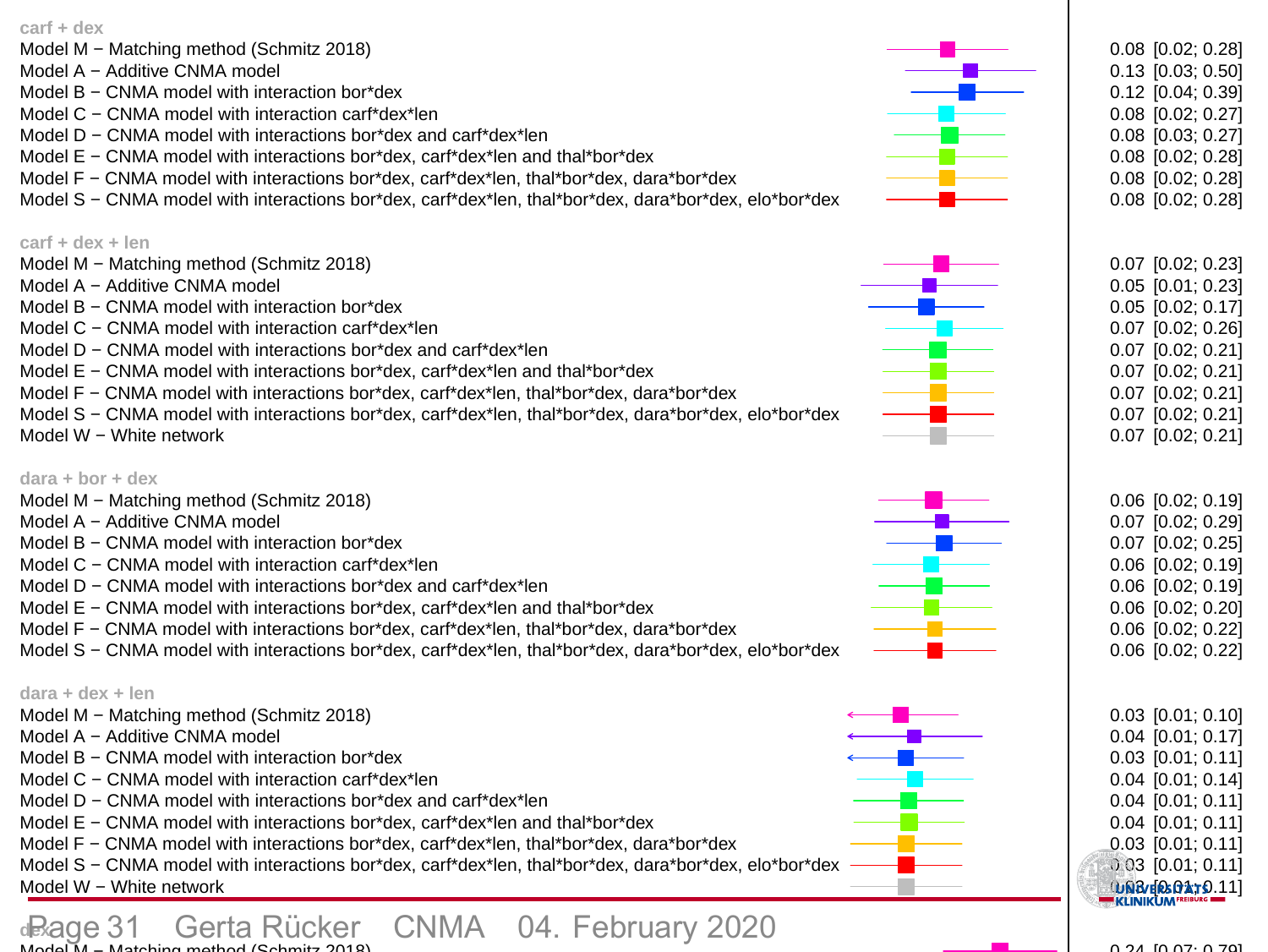

# Compare all models to the white network: Line plot

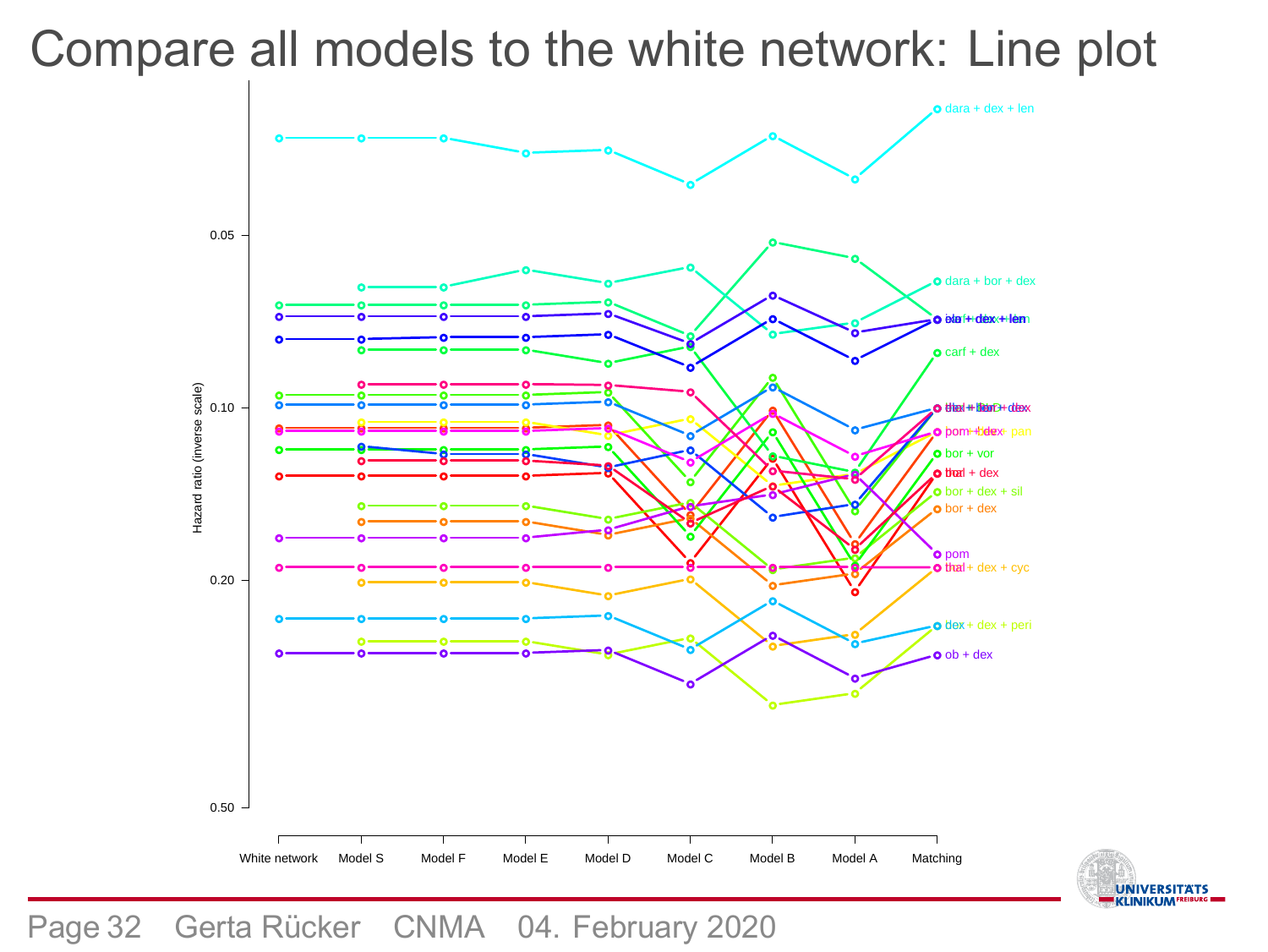



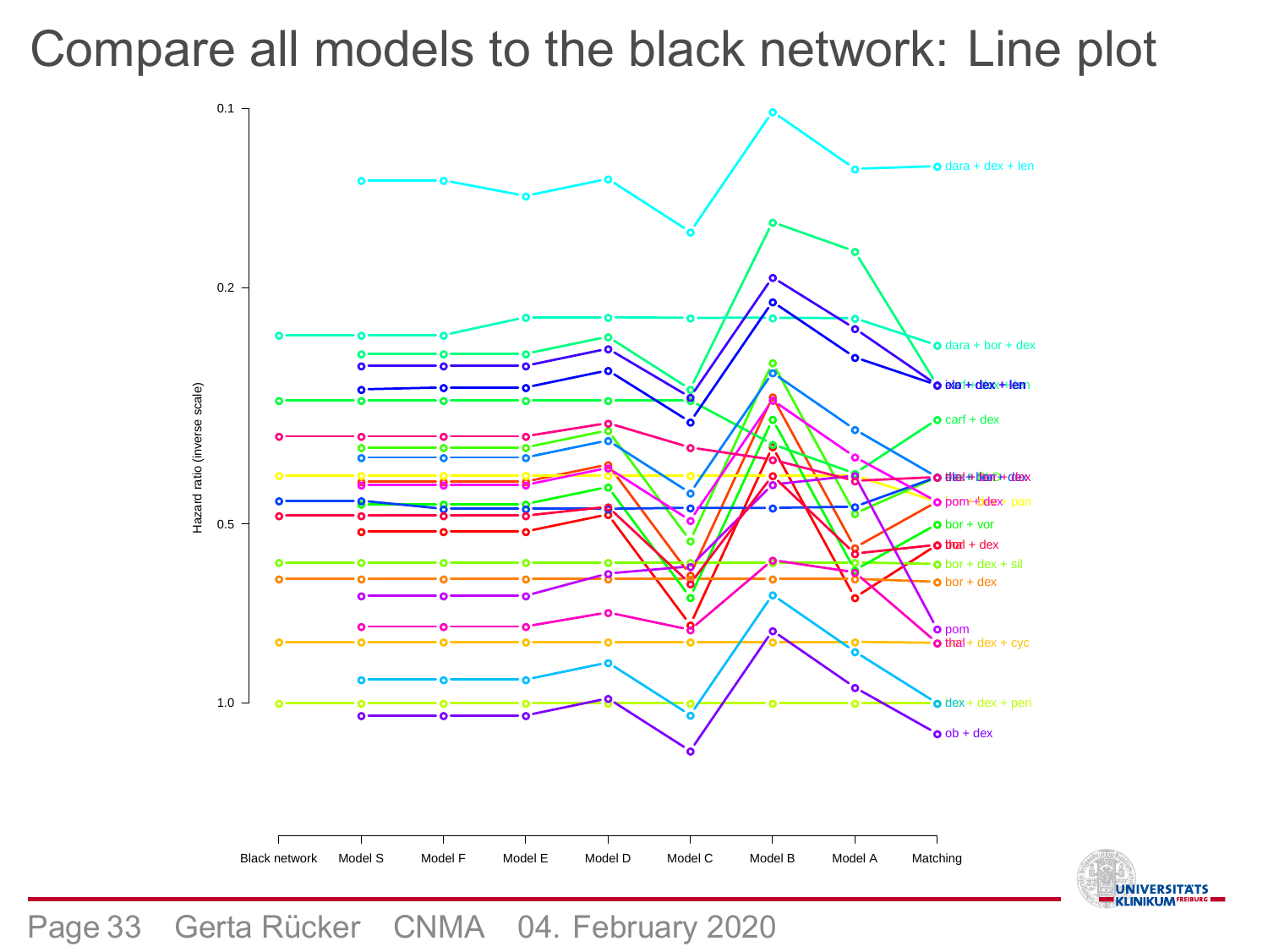### Possible overparameterization in CNMA models

- In a CNMA model only observed interactions can be tested
- Some observed interactions can be formally included, but do not add to the model because they are not estimable
	- Example dex + len: Either compared to  $X +$  dex + len (estimates  $X$ ) or to dex alone (such that dex\*len cannot be separated from len alone)



UNIVERSITATS

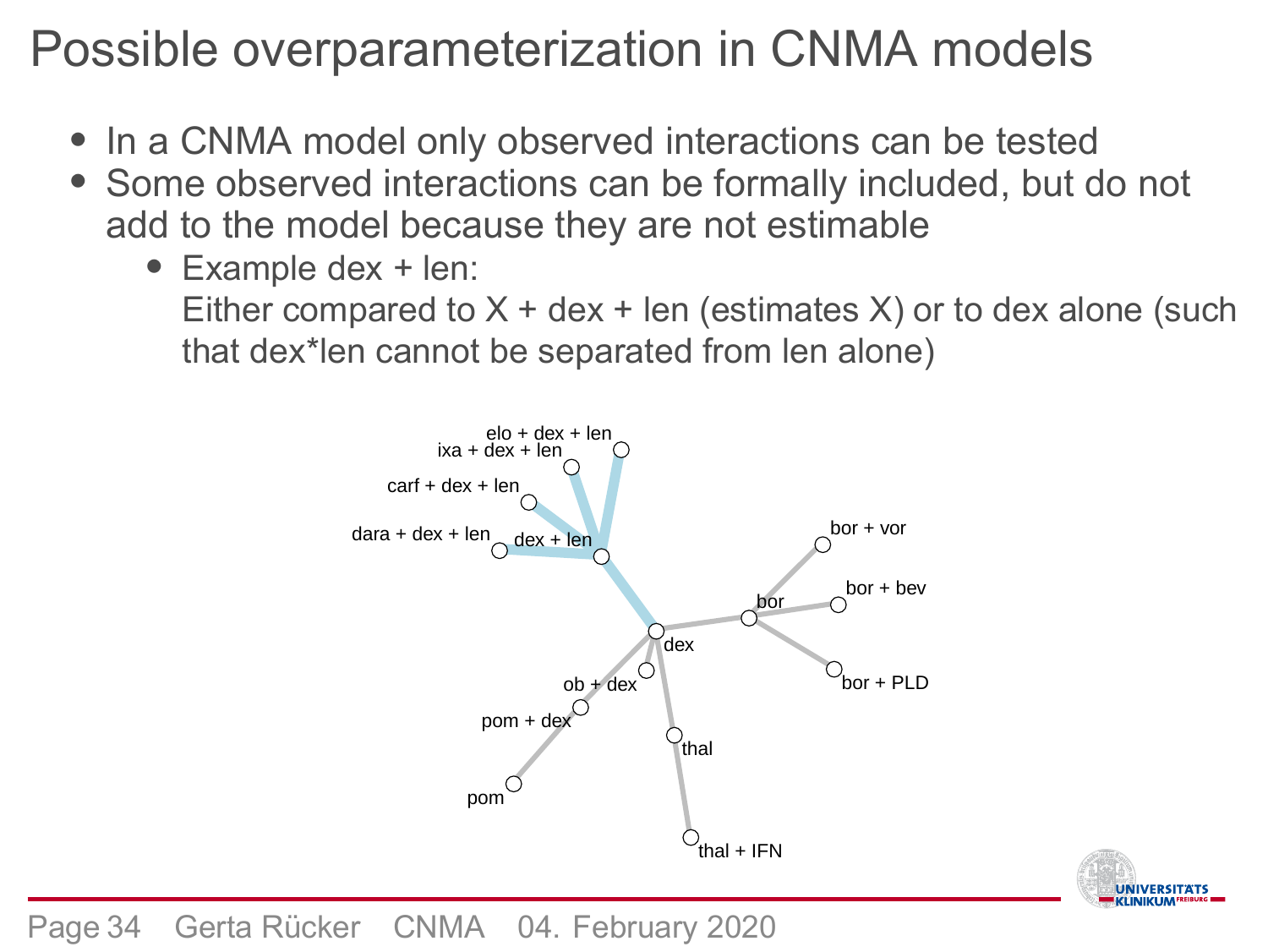### Discussion I

- All models rely on assumptions
	- Matching method assumes no unmeasured confounders
	- CNMA assumes no unmeasured interactions
		- Forward selection from sparse to rich: stepwise mitigate the additivity assumptions
		- Backward selection from rich to sparse: isolate only a single component (or a small number of components) and thus avoid assumptions of additivity as far as possible
	- All models make the usual assumptions of NMA, such as transitivity of effect moderators across different studies
- Limitation of matching method
	- Relies on external evidence from observational studies
	- Time-consuming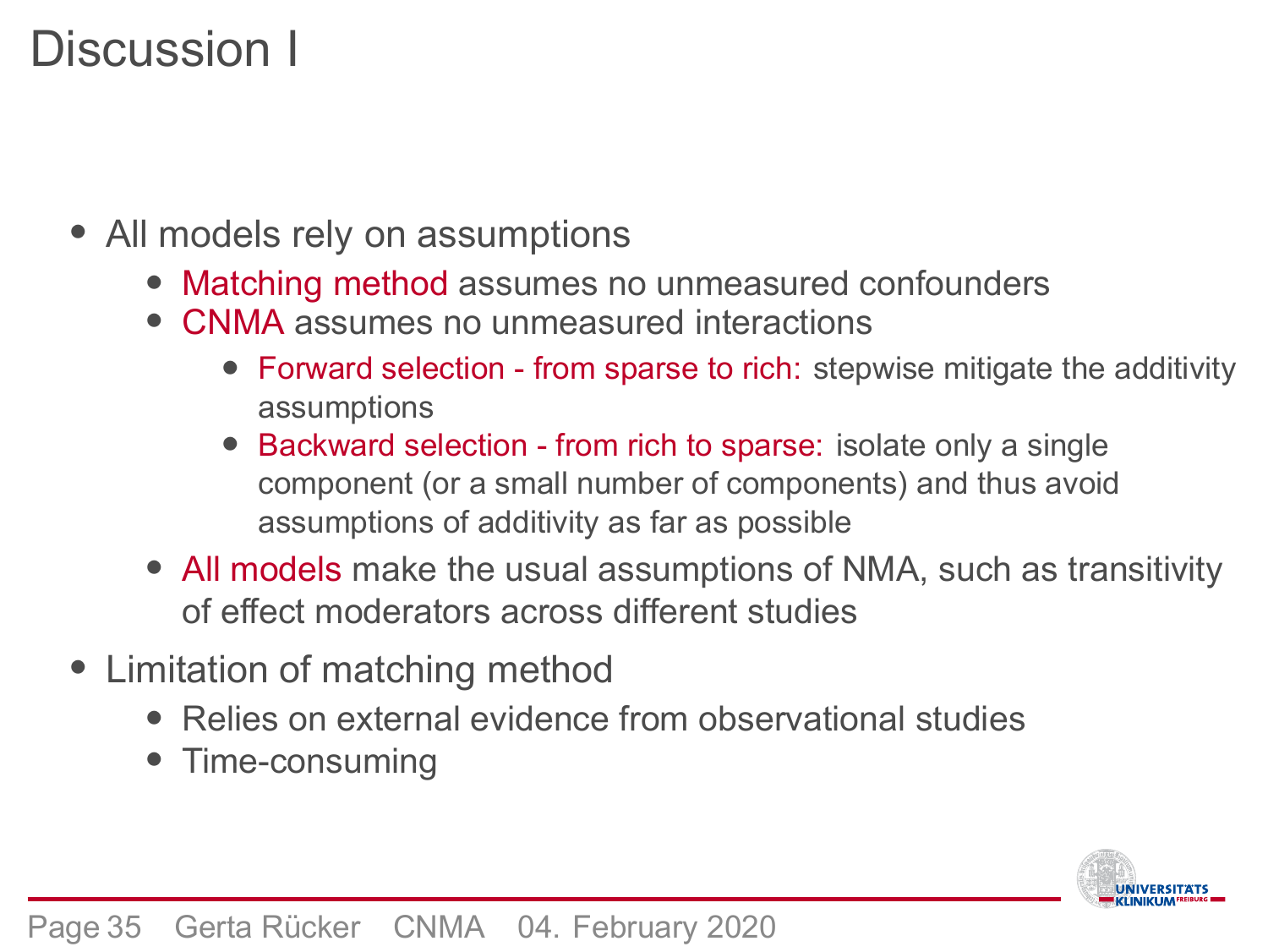### Discussion II

- Aims of CNMA
	- To fit the model to the given data
- This case study
	- allowed to fit an overarching model to both networks
		- while perfectly reproducing (via interactions) the analyses of the separate networks
	- compared the results to those of the matching method
		- not necessarily to reproduce them, but
		- finding wide agreement with the matching method results
- Ideally, clinical knowledge should be incorporated to inform the model and critically assess the results

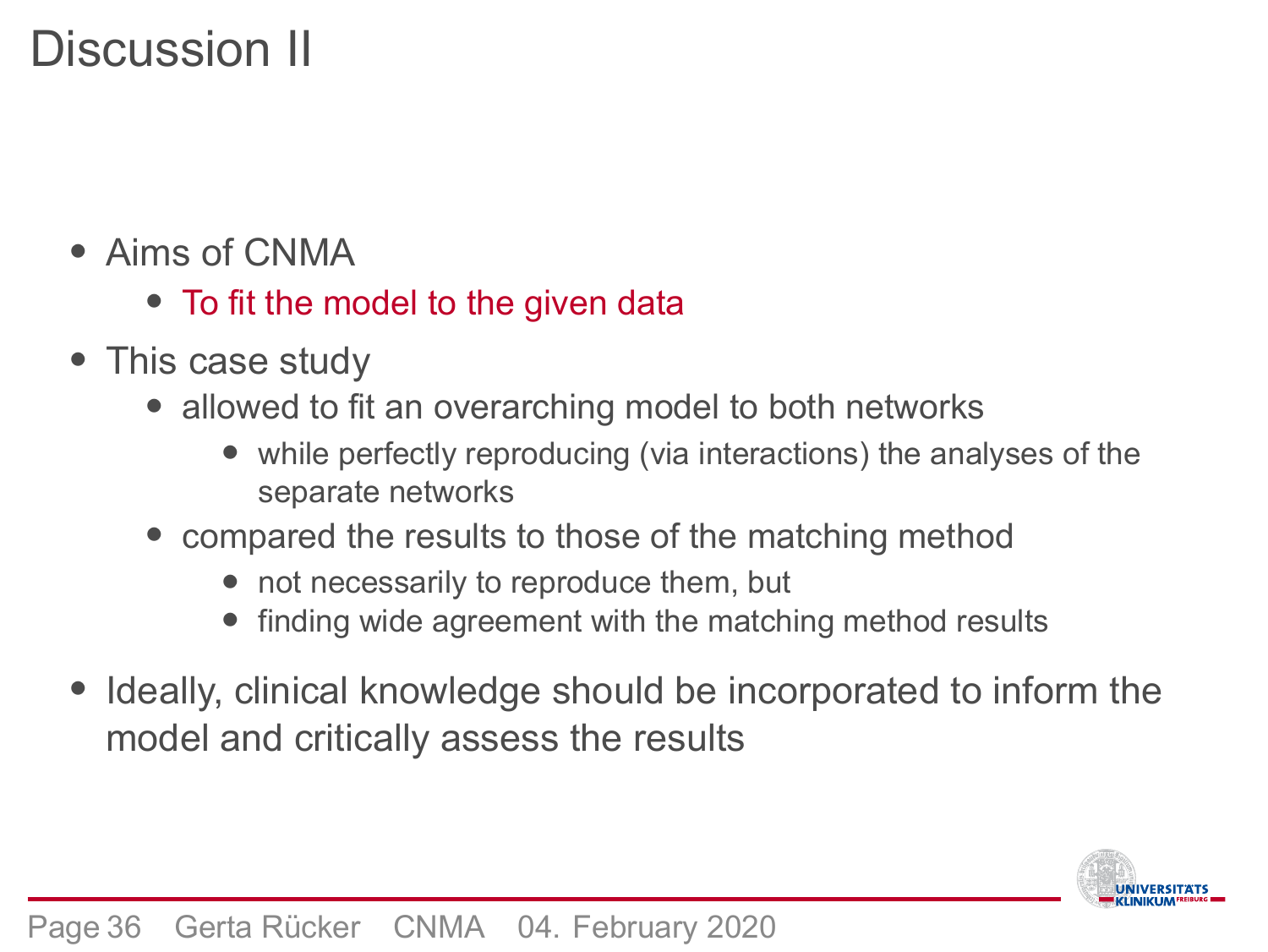### **Summary**

- CNMA models allow
	- estimating effects of treatment components of multicomponent interventions
	- comparing estimates and model fit to the standard NMA using likelihood ratio statistics
	- borrowing strength from studies with common components
	- bridging the gap between disconnected networks
- Implemented in R package **netmeta** [Rücker et al., 2019a]
	- netcomb() for connected networks
	- discomb() for disconnected networks
- Similar (Bayesian) approaches [Welton et al., 2009, Mills et al., 2012]
	- Applications [Caldwell and Welton, 2016, Freeman et al., 2017, Pompoli et al., 2018]

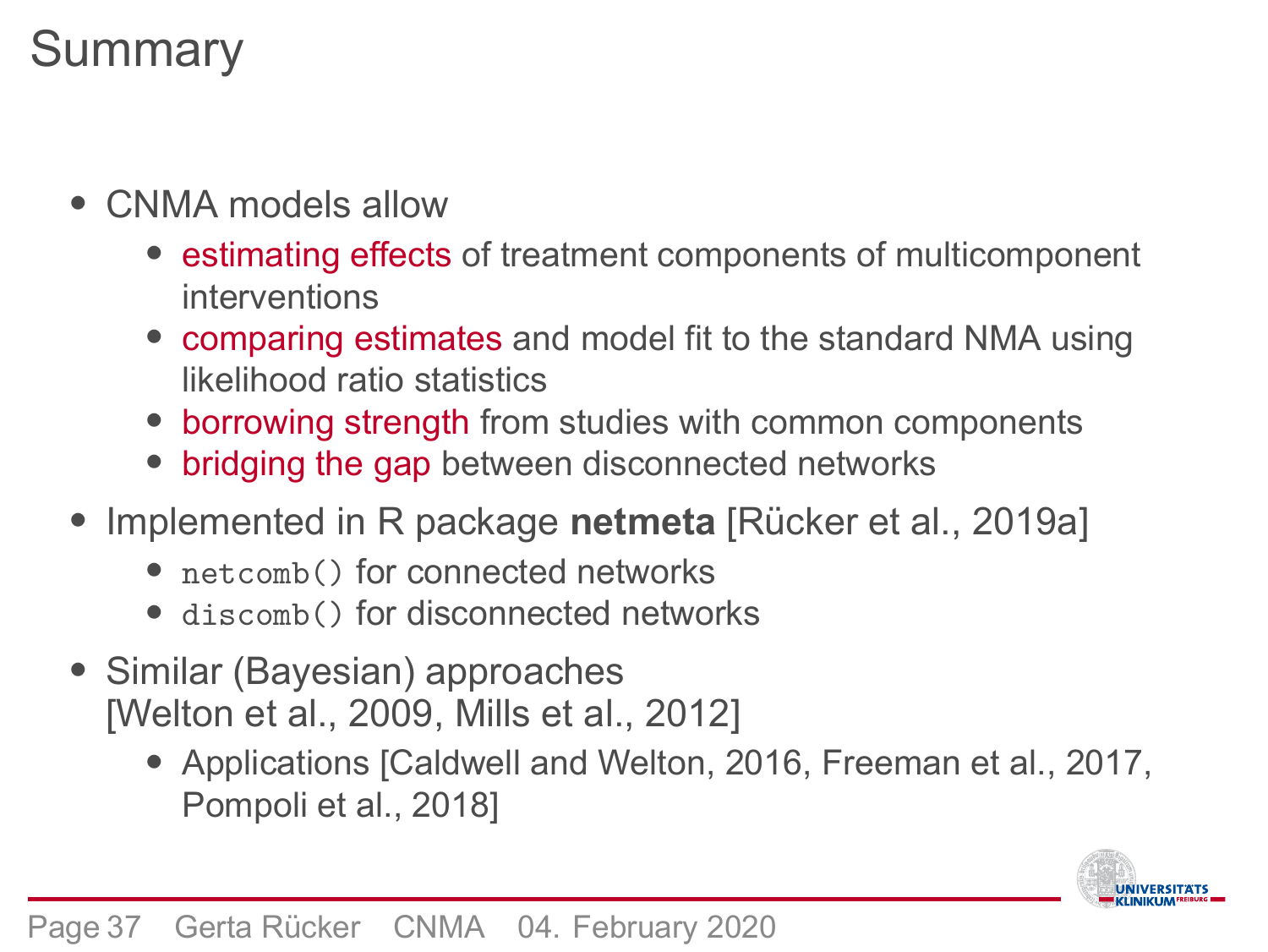### References I



Caldwell, D. M. and Welton, N. J. (2016).

Approaches for synthesising complex mental health interventions in meta-analysis. *Evidence-Based Mental Health*, 19(1):16–21.



Component network meta-analysis identifies the most effective components of psychological preparation for adults undergoing surgery under general anesthesia. *Journal of Clinical Epidemiology*.

doi: 10.1016/j.jclinepi.2018.02.012.



Mills, E. J., Thorlund, K., and Ioannidis, J. P. (2012).

Calculating additive treatment effects from multiple randomized trials provides useful estimates of combination therapies. *Journal of Clinical Epidemiology*, 65(12):1282–1288. doi: 10.1016/j.jclinepi.2012.07.012.

Pompoli, A., Furukawa, T. A., Efthimiou, O., Imai, H., Tajika, A., and Salanti, G. (2018).

Dismantling cognitive-behaviour therapy for panic disorder: a systematic review and component network meta-analysis. *Psychological Medicine*, pages 1–9. doi:10.1017/S0033291717003919.



R Core Team (2019).

*R: A Language and Environment for Statistical Computing.* R Foundation for Statistical Computing, Vienna, Austria.



Rücker, G., Krahn, U., König, J., Efthimiou, O., and Schwarzer, G. (2019a). netmeta: Network meta-analysis using frequentist methods. R package version 1.1-0.



Rücker, G., Petropoulou, M., and Schwarzer, G. (2019b). Network meta-analysis of multicomponent interventions. *Biometrical Journal*.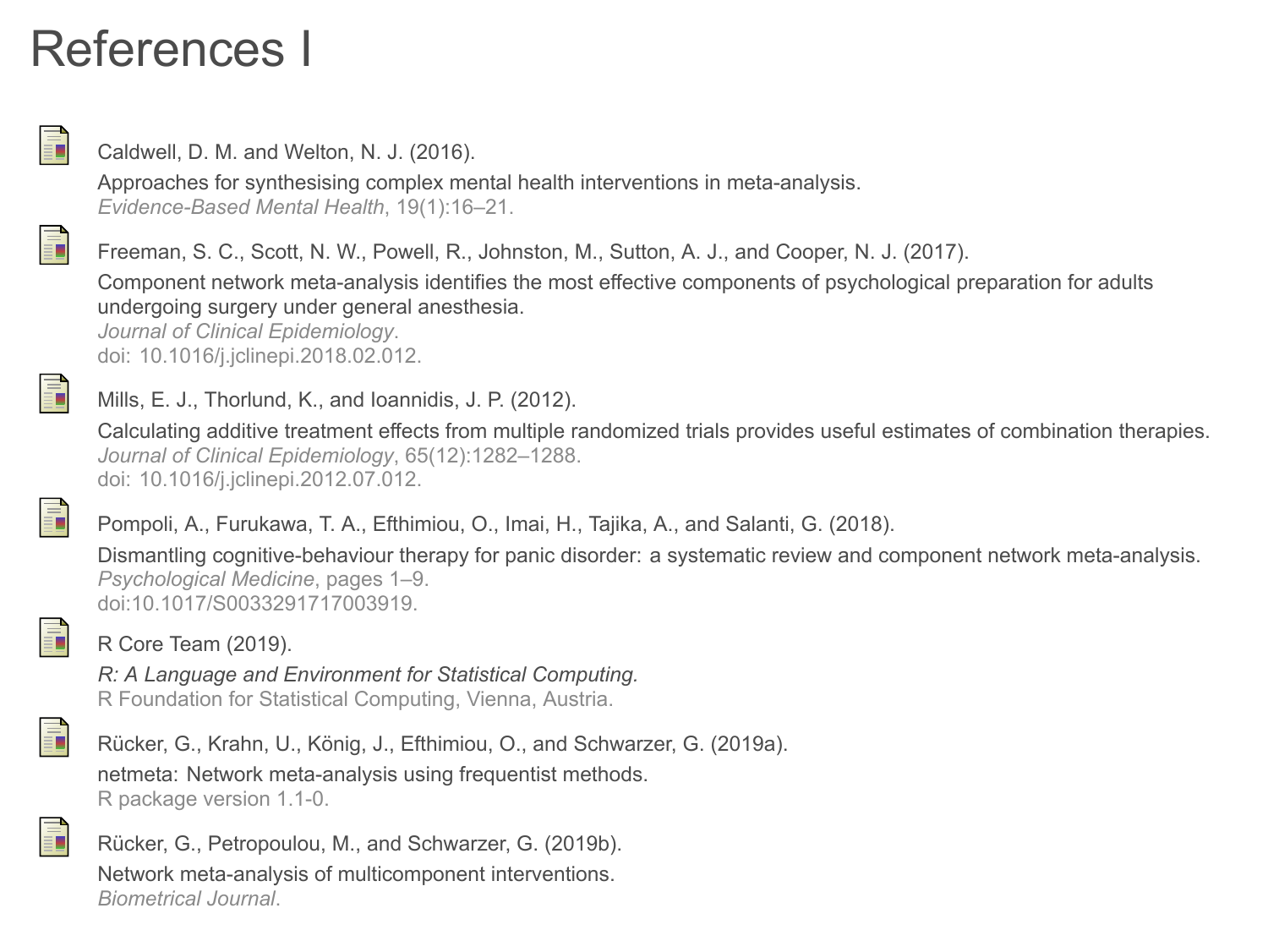### References II



Schmitz, S., Maguire, Á., Morris, J., Ruggeri, K., Haller, E., Kuhn, I., Leahy, J., Homer, N., Khan, A., Bowden, J., Buchanan, V., O'Dwyer, M., Cook, G., and Walsh, C. (2018). The use of single armed observational data to closing the gap in otherwise disconnected evidence networks: a network meta-analysis in multiple myeloma. *BMC Medical Research Methodology*, 18(1):66.

晶

Ħ

Sturtz, S., Ligges, U., and Gelman, A. (2005). R2WinBUGS: A package for running WinBUGS from R. *Journal of Statistical Software*, 12(3):1–16.

Welton, N. J., Caldwell, D. M., Adamopoulos, E., and Vedhara, K. (2009).

Mixed treatment comparison meta-analysis of complex interventions: psychological interventions in coronary heart disease. *American Journal of Epidemiology*, 169(9):1158–1165. doi: 10.1093/aje/kwp014.